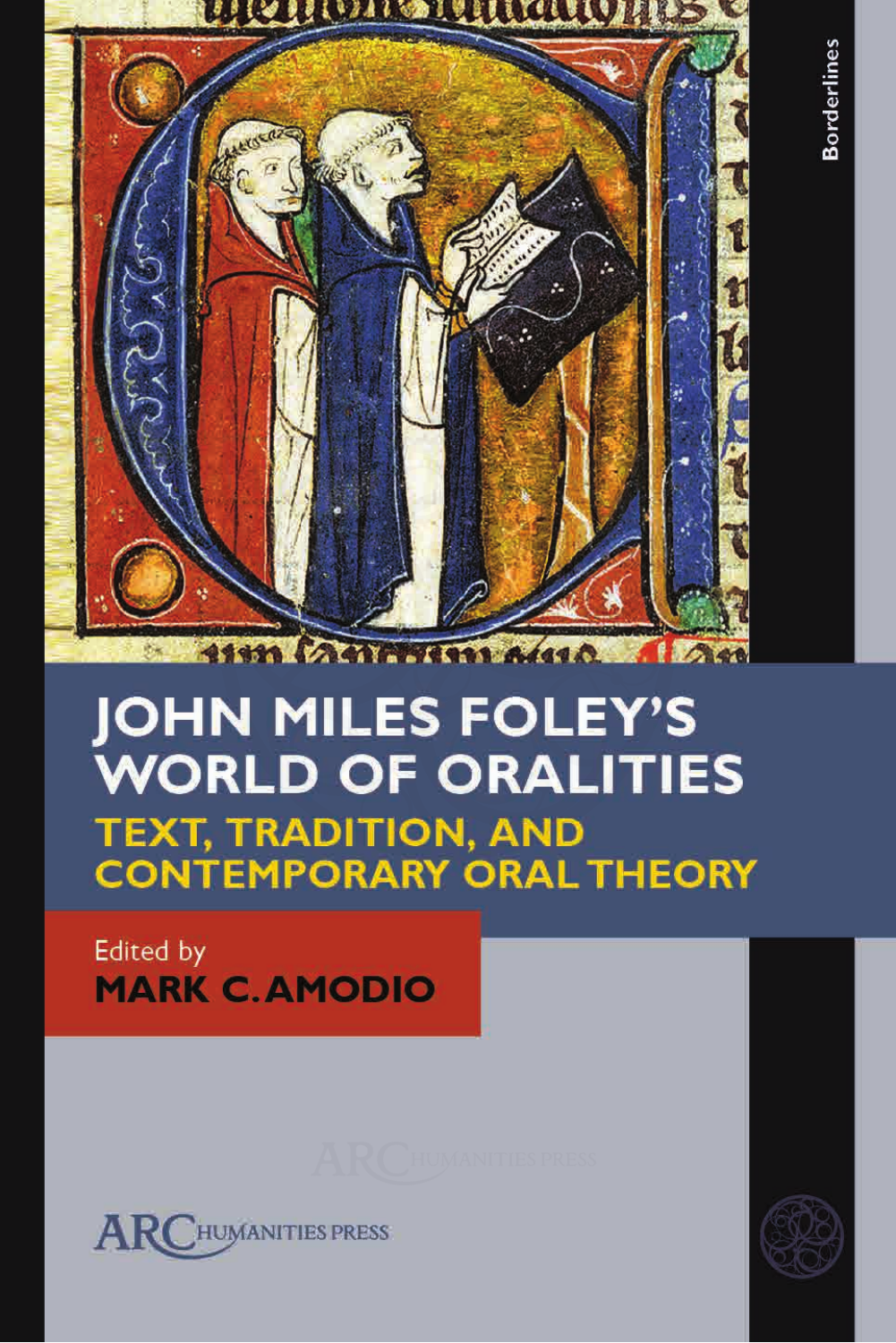# **JOHN MILES FOLEY'S WORLD OF ORALITIES**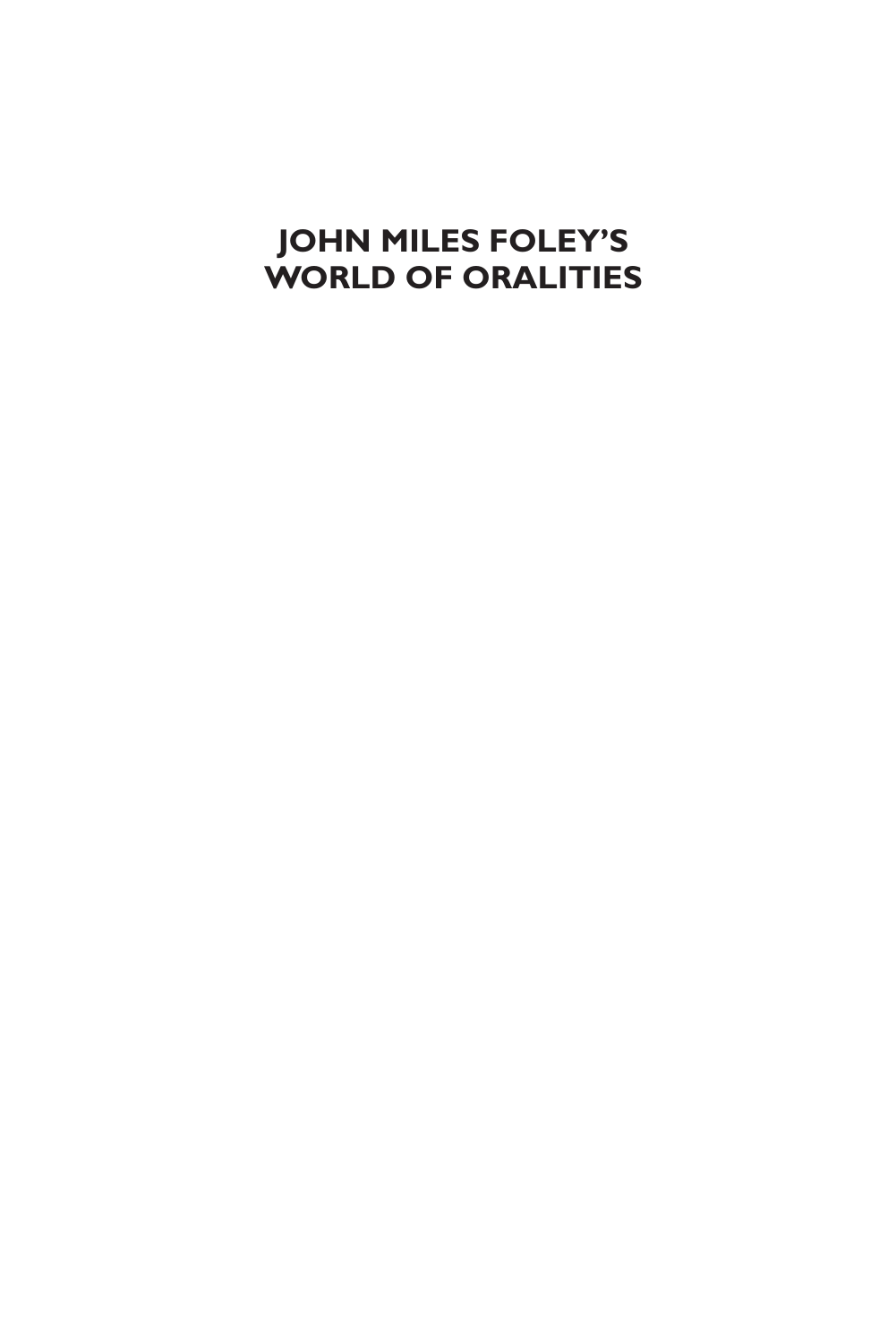#### **BORDERLINES**

Borderlines welcomes monographs and edited collections that, while firmly rooted in late antique, medieval, and early modern periods, are "edgy" and may introduce approaches, methodologies, or theories from the social sciences, health studies, and the sciences. Typically, volumes are theoretically aware whilst introducing novel approaches to topics of key interest to scholars of the pre-modern past.



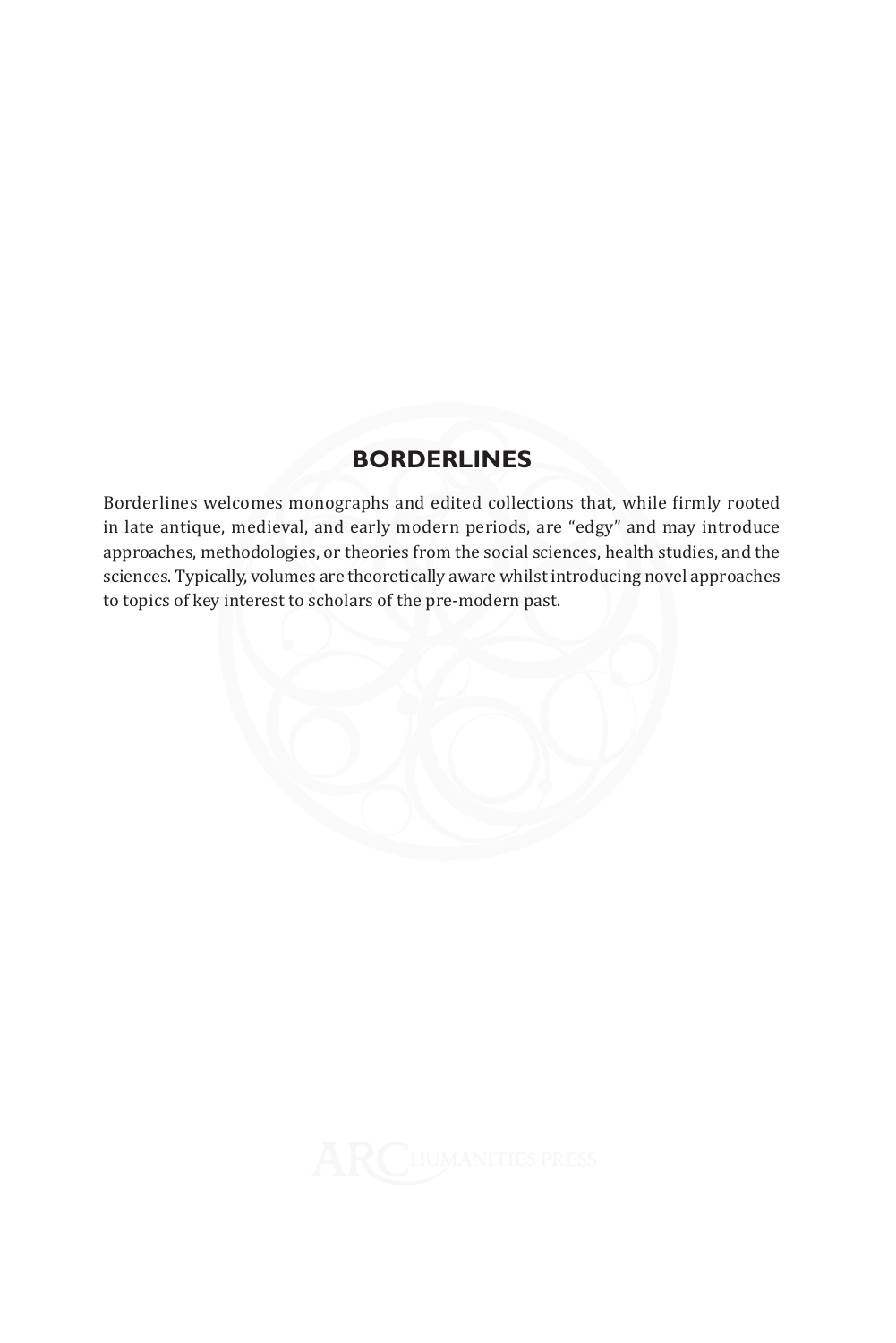# **JOHN MILES FOLEY'S WORLD OF ORALITIES**

# **TEXT, TRADITION, AND CONTEMPORARY ORAL THEORY**

**edited by Mark C. Amodio**

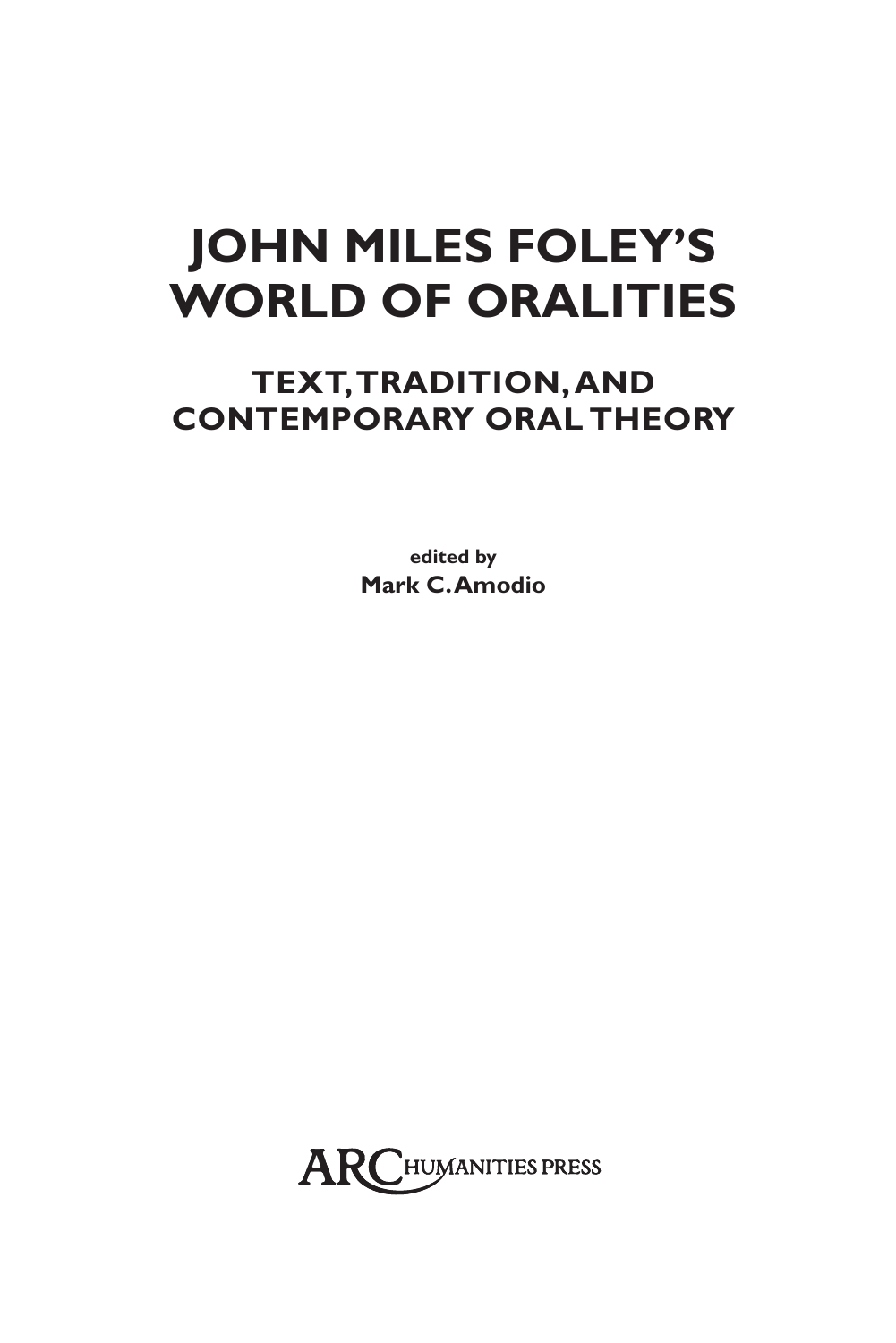#### **British Library Cataloguing in Publication Data**

A catalogue record for this book is available from the British Library.

#### **© 2020, Arc Humanities Press, Leeds**

The authors assert their moral right to be identified as the authors of their part of this work.

Permission to use brief excerpts from this work in scholarly and educational works is hereby granted provided that the source is acknowledged. Any use of material in this work that is an exception or limitation covered by Article 5 of the European Union's Copyright Directive (2001/29/EC) or would be determined to be "fair use" under Section 107 of the U.S. Copyright Act September 2010 Page 2 or that satisfies the conditions specified in Section 108 of the U.S. Copyright Act (17 USC §108, as revised by P.L. 94-553) does not require the Publisher's permission.

ISBN (HB): 9781641893381 ISBN (PB): 9781641894593 e-ISBN: 9781641893398

#### **www.arc-humanities.org**

Printed and bound in the UK (by CPI Group [UK] Ltd), USA (by Bookmasters), and elsewhere using print-on-demand technology.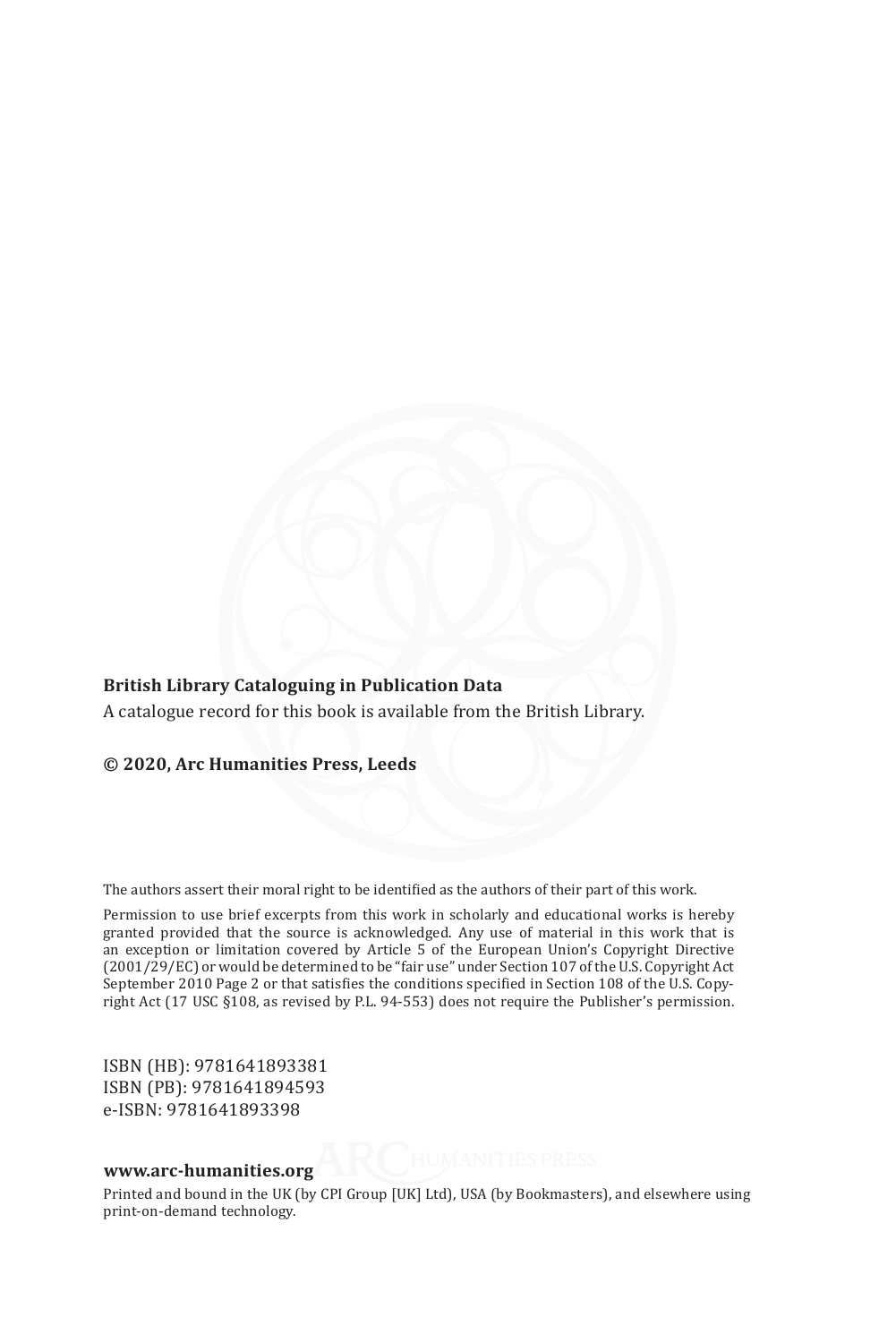#### **CONTENTS**

| Introduction: The Pathway(s) from Oral-formulaic Theory to<br>Contemporary Oral Theory                                          |
|---------------------------------------------------------------------------------------------------------------------------------|
| Introduction to the Individual Contributions                                                                                    |
| Orality and Literacy Revisited                                                                                                  |
| Preserving Traditions of "Them" and the Creation of "Us":<br>Formulaic Language, Historiography, Mythology, and Self-Definition |
| Beyond Books: The Confluence of Influence and the Old English Judith                                                            |
| Embodying the Oral Tradition: Performance and Performative Poetics<br>in and of Beowulf                                         |
| Performing Anglo-Saxon Elegies: A Conversation                                                                                  |
| Notes on the Recordings of Three Anglo-Saxon Elegies                                                                            |
| Healing Charms in the Lincoln Thornton Manuscript                                                                               |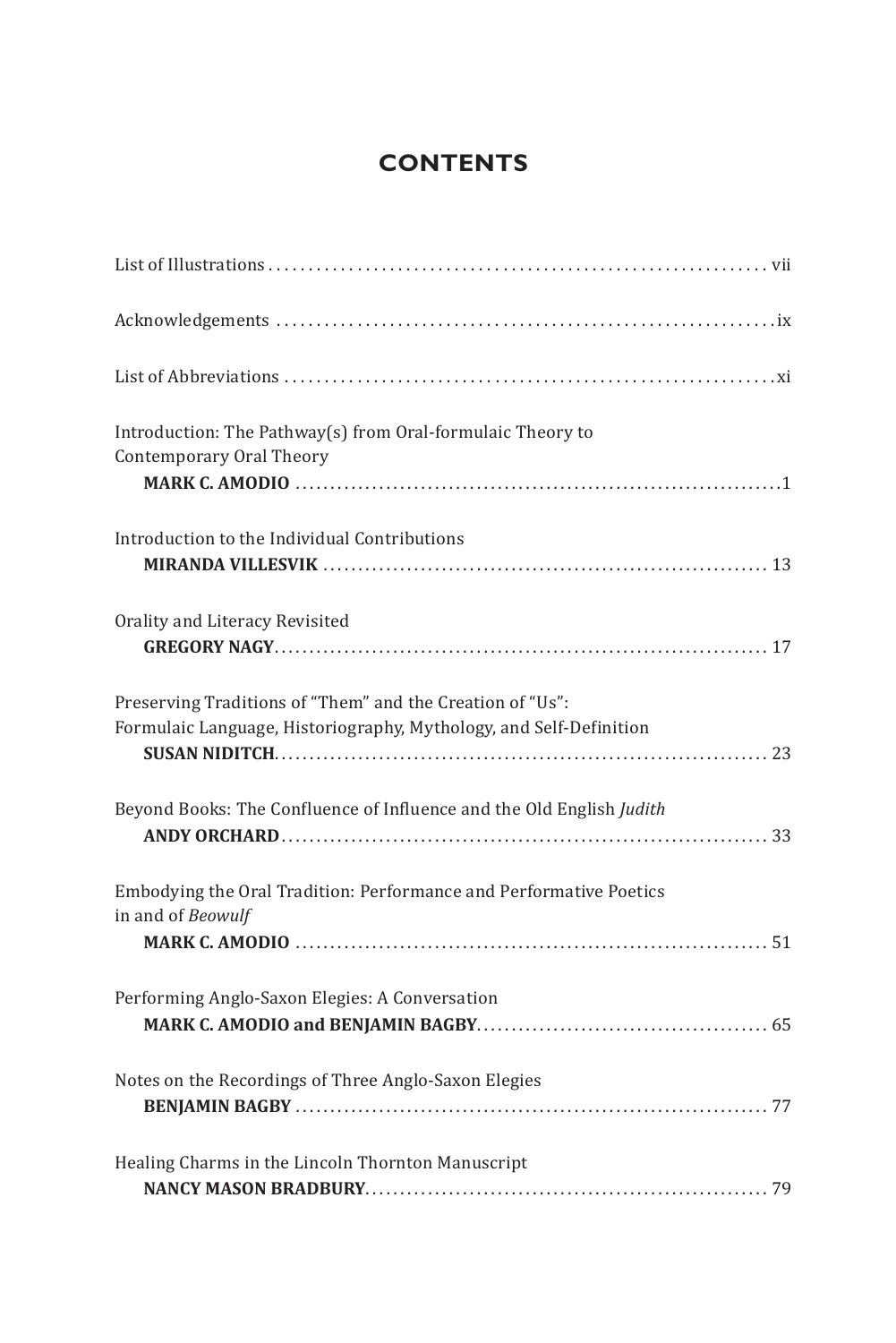| Is the "Formula" the Key to Oral Composition?                                                                                  |  |
|--------------------------------------------------------------------------------------------------------------------------------|--|
| The Formula: Morphology and Syntax                                                                                             |  |
| Old Norse Riddles and other Verbal Contests in Performance                                                                     |  |
| Performance Archaeology, Eiríksmál, Hákonarmál, and the Study of<br>Old Nordic Religions<br>TERRY GUNNELL NEWSFILM CONTROL 237 |  |
| "To Surf through the Shared Riches of the Story Hoard":<br>The oAgora of the Sigurðr Story                                     |  |
| When a Hero Lies<br><b>JOSEPH FALAKY NAGY</b>                                                                                  |  |
| "The True Nature of the aoidos": The Kirghiz Singer of Tales<br>and the Epic of Manas                                          |  |
| John Miles Foley: Open Mind, Open Access, Open Tradition, Open Foley                                                           |  |
|                                                                                                                                |  |
|                                                                                                                                |  |
|                                                                                                                                |  |

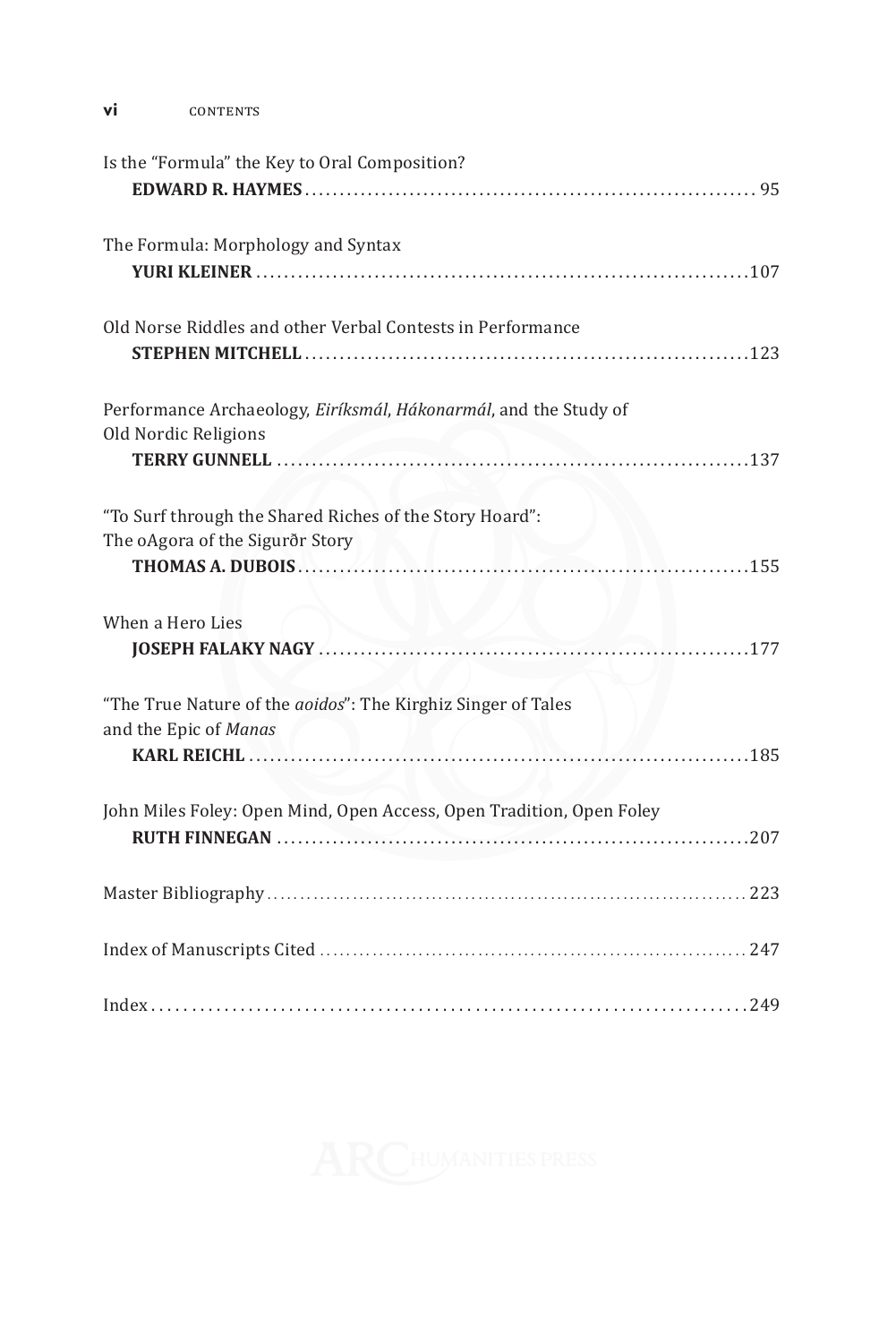# **LIST OF ILLUSTRATIONS**

### **Figures**

| Figure 1. Sigurðr licks his thumb while roasting the heart of Fafnir<br>in the presence of the sleeping Regin. Hylestad Portal.  160 |
|--------------------------------------------------------------------------------------------------------------------------------------|
|                                                                                                                                      |
|                                                                                                                                      |
| Figure 4. Ramsund slab engraving, originally in<br>Montelius, <i>Sveriges hednatid</i> : dramatic image of                           |
|                                                                                                                                      |
|                                                                                                                                      |
|                                                                                                                                      |

#### **Tables**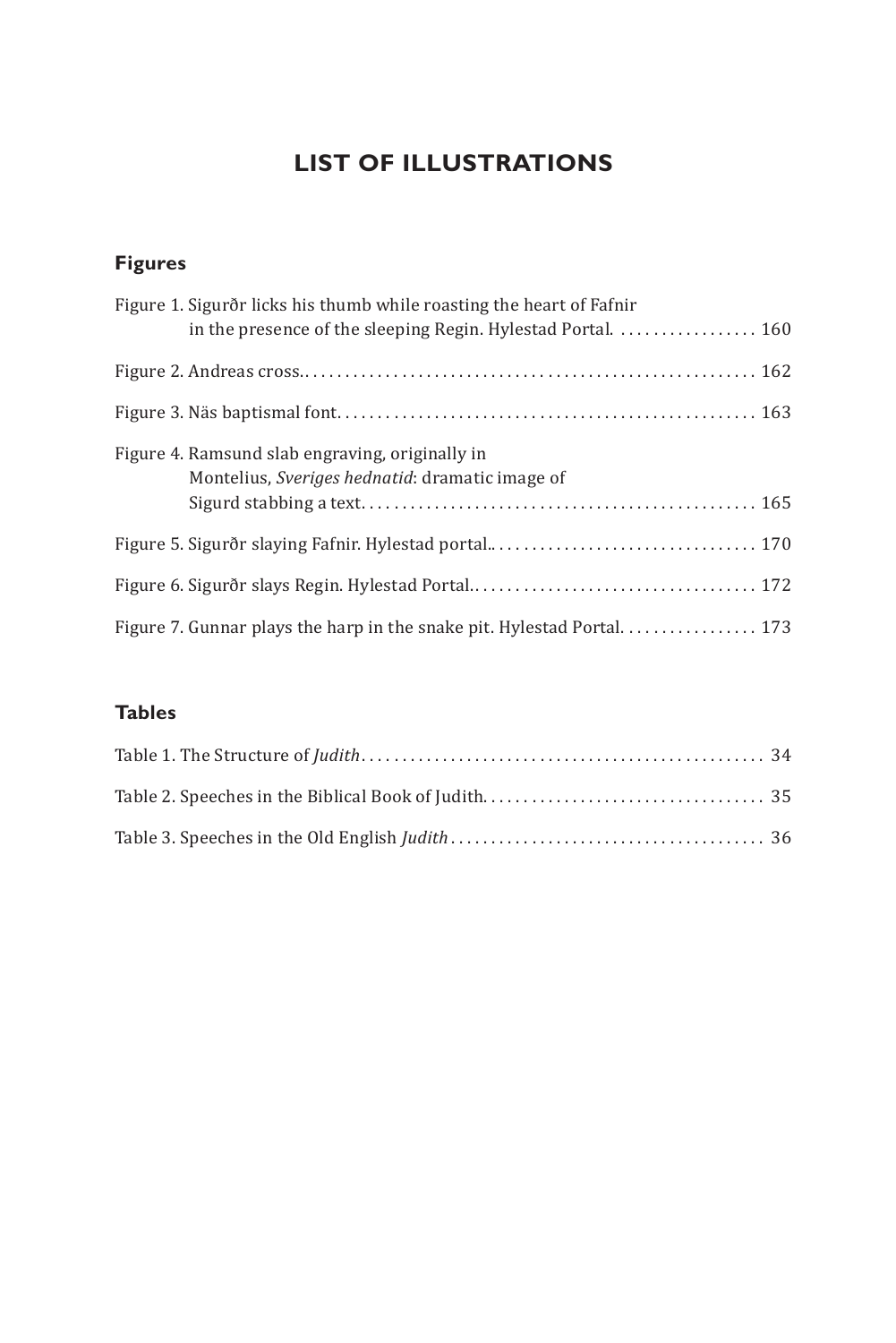

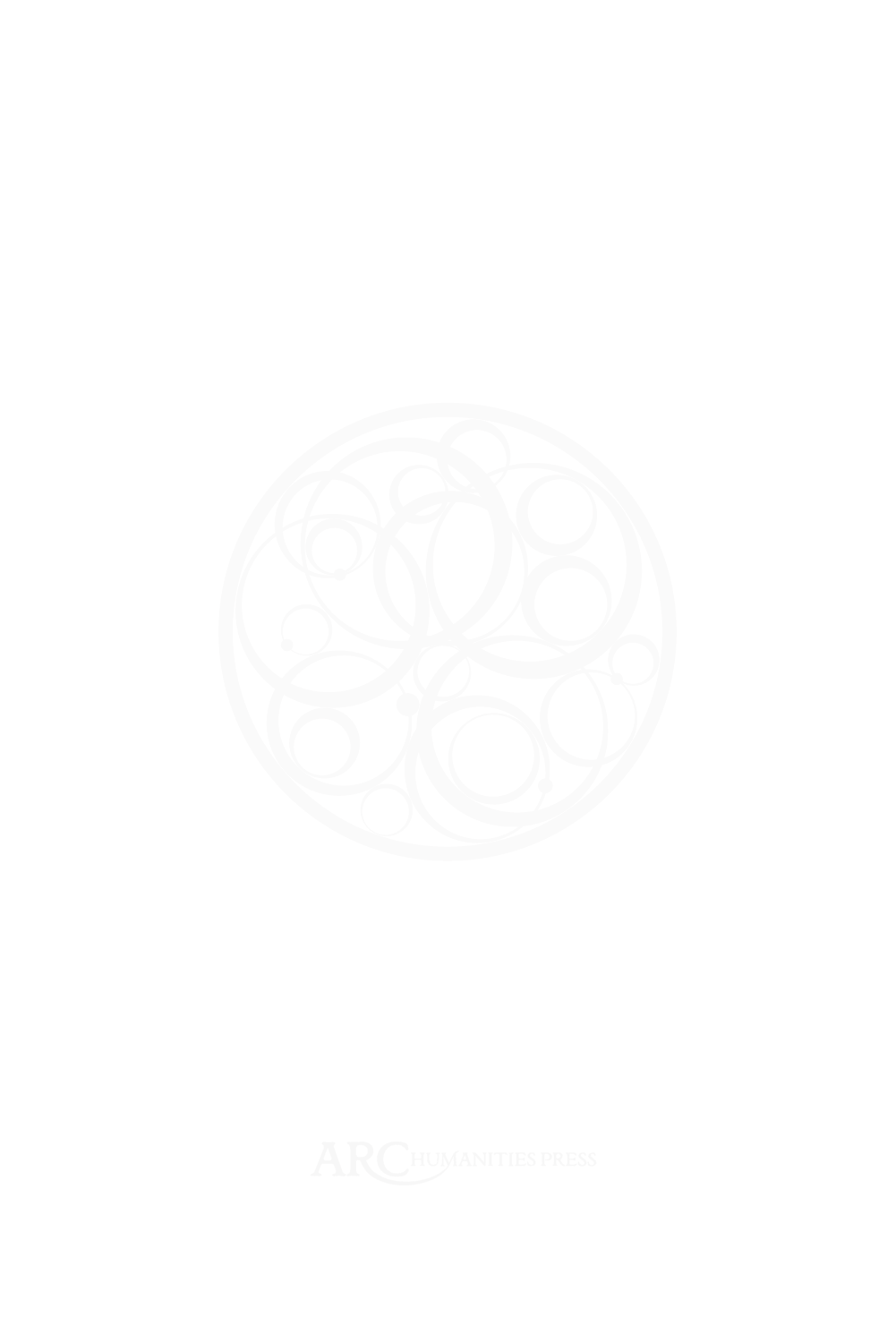#### **ACKNOWLEDGEMENTS**

I AM DEEPLY grateful to this volume's contributors for their steadfast commitment to this project as it encountered both the usual bumps and some unusual ones on its overly long journey to print. Collectively and individually, they exhibited patience that does not rival, but surpasses, that of the saints. I am similarly very grateful to Bob Bjork, who saw the value of this collection early on and whose support of it never wavered. It is a pleasure to thank Vassar College for the institutional support, in the form of several grants from its Research Committee, that this project received, especially the one that supported the professional recordings Ben Bagby made in Cologne, Germany. Thanks also are due to the student research assistants who worked on this project at various stages, with special thanks going to Miranda Villesvik, who, during a summer spent as a Vassar Ford Fellow, brought her extraordinary editorial skills and exceptionally sharp eye for detail to bear on this project, much to its lasting benefit. I am once again grateful to Madeleine P. Amodio for her careful work in compiling the indices. Among my Vassar colleagues, I would like to single out Jon Chenette for his unfailing personal and professional support, both during his time as Dean of the Faculty and upon his recent return to the teaching faculty. Special thanks are also due my departmental colleagues Robert D. Maria, Jr., Don Foster, Eamon Grennan, Dan Peck, and Paul Russell.

It has been a pleasure to work with Simon Forde and his first-rate staff at Arc Humanities Press, and I am most grateful to Anna Henderson, as talented and professional an editor as one could hope to have. The anonymous reader for the press helped improve the volume with her, her, or their insightful suggestions.

My children, Min and Luc, though off following their own pursuits, continue—as they always have—to enrich my life daily in ways small and large. Lastly, and most importantly, I am thankful to Gena Andryshak for gracing my life in ways that are far too numerous to catalogue here.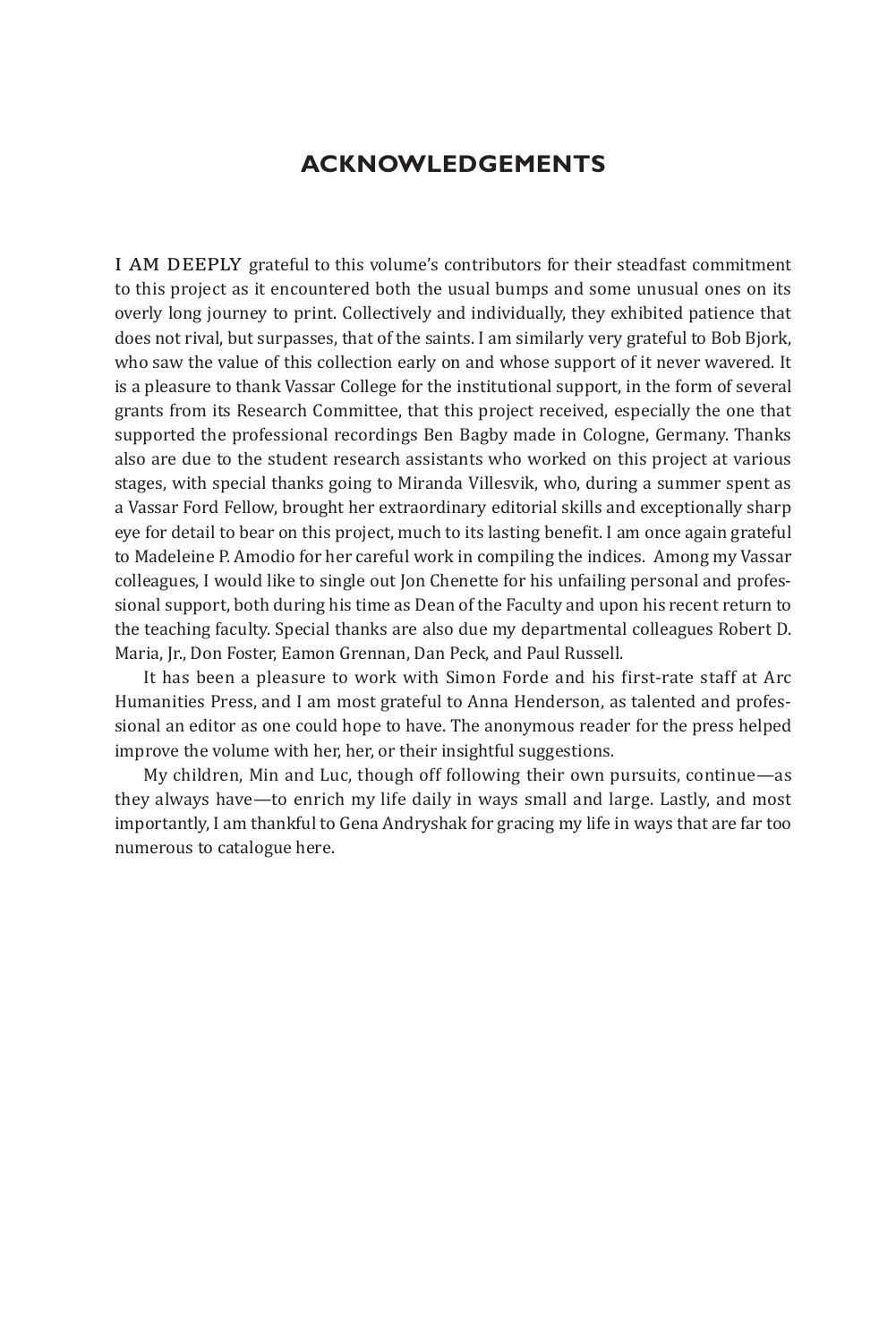

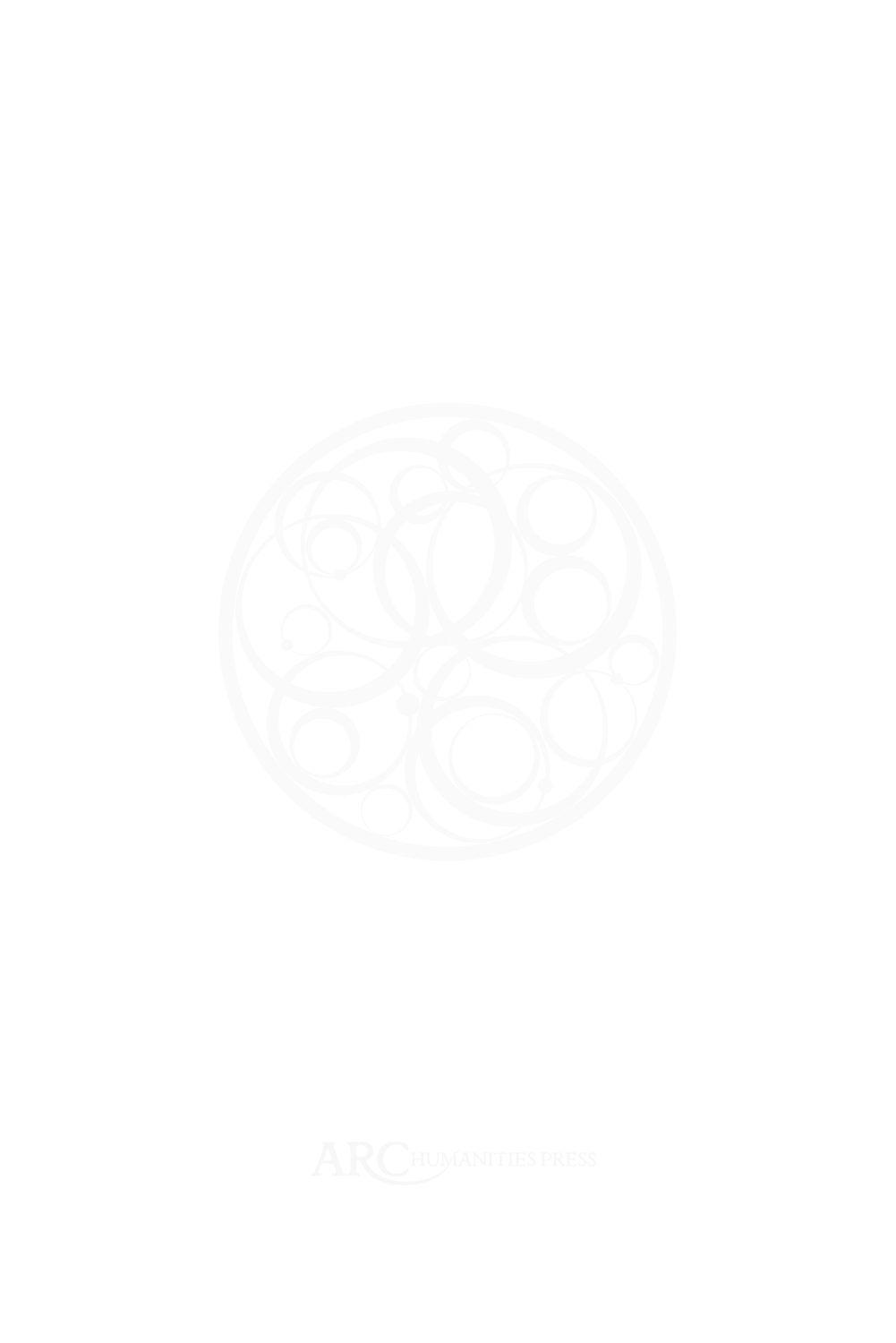# **LIST OF ABBREVIATIONS**

| ABAG         | Amsterdamer Beiträge zur álteren Germanistik           |
|--------------|--------------------------------------------------------|
| AI           | American Imago                                         |
| ALC          | African Languages and Cultures                         |
| AМ           | Asia Major                                             |
| ANF          | Arkiv för nordisk filologi                             |
| ANQ          | <b>American Notes and Queries</b>                      |
| APS          | Acta Philologica Scandinavica                          |
| ASE          | Anglo-Saxon England                                    |
| ASPR         | Anglo-Saxon Poetic Records                             |
| BAR          | <b>Biblical Archaeology Review</b>                     |
| <b>BJRL</b>  | Bulletin of the John Rylands University Library        |
| <b>BS</b>    | Balkan Studies                                         |
| <b>BSOAS</b> | Bulletin of the School of Oriental and African Studies |
| CА           | Cultural Anthropology                                  |
| CAI          | Central Asiatic Journal                                |
| <i>CFQ</i>   | California Folklore Quarterly                          |
| СL           | Comparative Literature                                 |
| CMCS         | Cambridge Medieval Celtic Studies                      |
| <b>CSAE</b>  | Cambridge Studies in Anglo-Saxon England               |
| <b>DOML</b>  | Dumbarton Oaks Medieval Library                        |
| EА           | Etudes Anglaises                                       |
| EЕ           | Ethnologia Europaea                                    |
| ΕI           | Encyclopaedia Iranica                                  |
| EJA          | European Journal of Archaeology                        |
| ES           | <b>English Studies</b>                                 |
| ESA          | English Studies in Africa                              |
| <i>FEJ</i>   | Folklore, An Electronic Journal                        |
| FFC          | <b>Folklore Fellows Communications</b>                 |
| $G$ -RM      | Germanisch-Romanische Monatsschrift                    |
| <b>HTR</b>   | Harvard Theological Review                             |
| <b>IJHSS</b> | International Journal of Humanities and Social Science |
| <i>JAF</i>   | Journal of American Folklore                           |
| JAOS         | Journal of the American Oriental Society               |
| <i>JBL</i>   | Journal of Biblical Literature                         |
| <i>JDTC</i>  | Journal of Dramatic Theory and Criticism               |
| <b>JEGP</b>  | Journal of English and Germanic Philology              |
| <b>JSAS</b>  | Journal of Southern African Studies                    |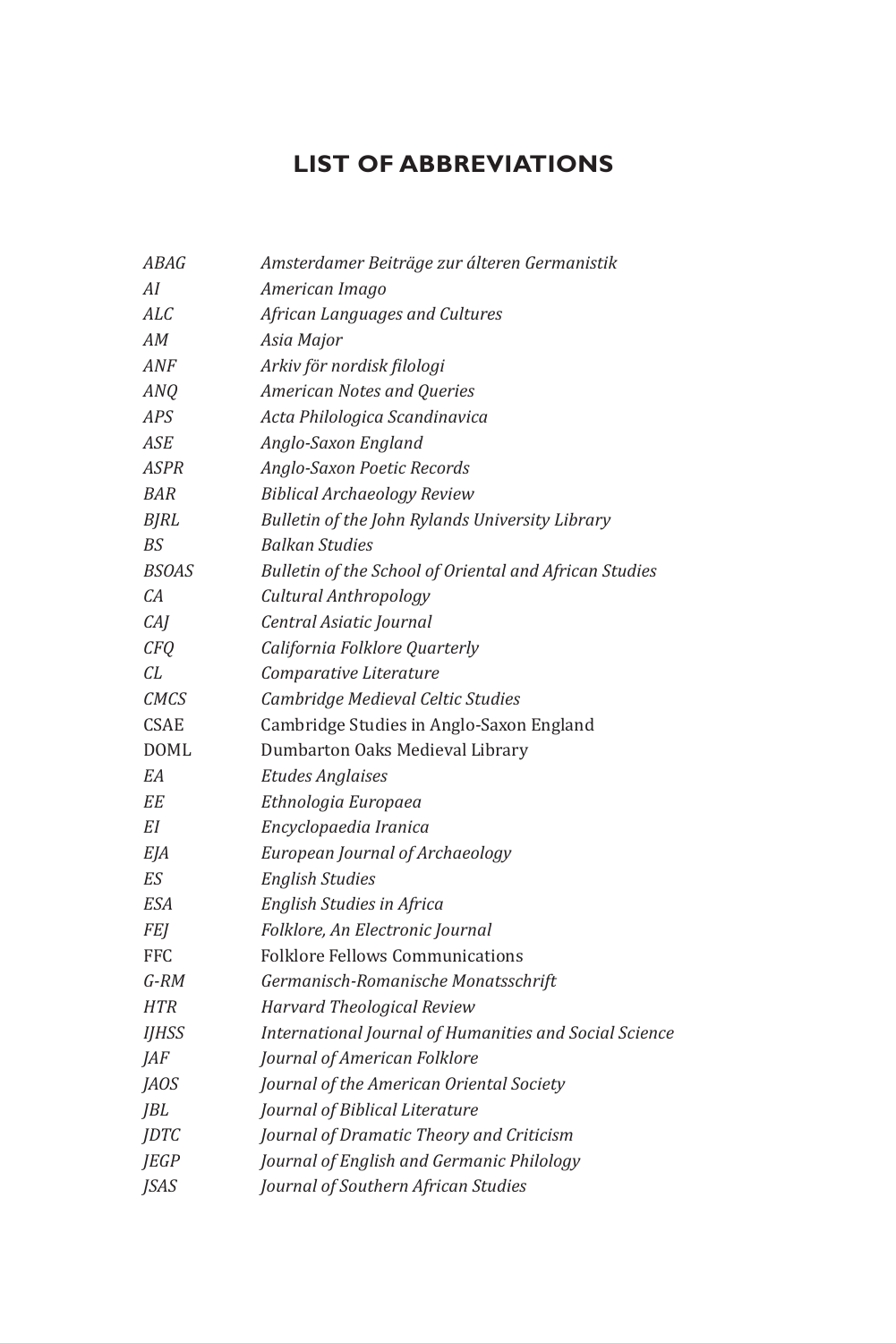| LS           | Language and Style                                         |
|--------------|------------------------------------------------------------|
| ΜA           | Medieval Archaeology                                       |
| MED          | Middle English Dictionary                                  |
| MGS          | Michigan Germanic Studies                                  |
| <b>MLR</b>   | Modern Language Review                                     |
| MP           | Modern Philology                                           |
| МS           | Mediaeval Scandinavia                                      |
| <b>NEJM</b>  | New England Journal of Medicine                            |
| NΜ           | Neuphilologische Mitteilungen                              |
| <b>NRSV</b>  | New Revised Standard Version                               |
| NQ           | <b>Notes and Queries</b>                                   |
| <b>OED</b>   | Oxford English Dictionary                                  |
| OL           | Orientalistische Literaturzeitun                           |
| OТ           | Oral Tradition                                             |
| PAPS         | Proceedings of the American Philosophical Society          |
| PMLA         | Publications of the Modern Language Association of America |
| PT           | Poetics Today                                              |
| <b>RES</b>   | Review of English Studies                                  |
| <b>SAJFS</b> | Southern African Journal of Folklore Studies               |
| SB           | <b>Studies in Bibliography</b>                             |
| <b>SCF</b>   | Studia Celtica Fennica                                     |
| <b>SHM</b>   | Social History of Medicine                                 |
| SLI          | Studies in the Literary Imagination                        |
| <i>SLSF</i>  | Svenska landsmål ock svenskt folkliv                       |
| <b>SMC</b>   | <b>Studies in Medieval Culture</b>                         |
| SN           | Studia Neophilologica                                      |
| SΡ           | <b>Studies in Philology</b>                                |
| SS           | Scandinavian Studies                                       |
| <b>TAPA</b>  | Transactions of the American Philological Association      |
| <b>TPS</b>   | Transactions of the Philological Society                   |
| ТS           | Tijdschrift voor Skandinavistiek                           |
| <b>TSLL</b>  | Texas Studies in Literature and Language                   |
| UF           | Ugarit Forschungen                                         |
| VT           | Vetus Testamentum                                          |
| <b>VSNR</b>  | Viking Society for Northern Research                       |
| WF           | Western Folklore                                           |
| WS           | Die Welt der Slawen                                        |
| <b>ZVV</b>   | Zeitschrift des Vereins für Volkskunde                     |
|              |                                                            |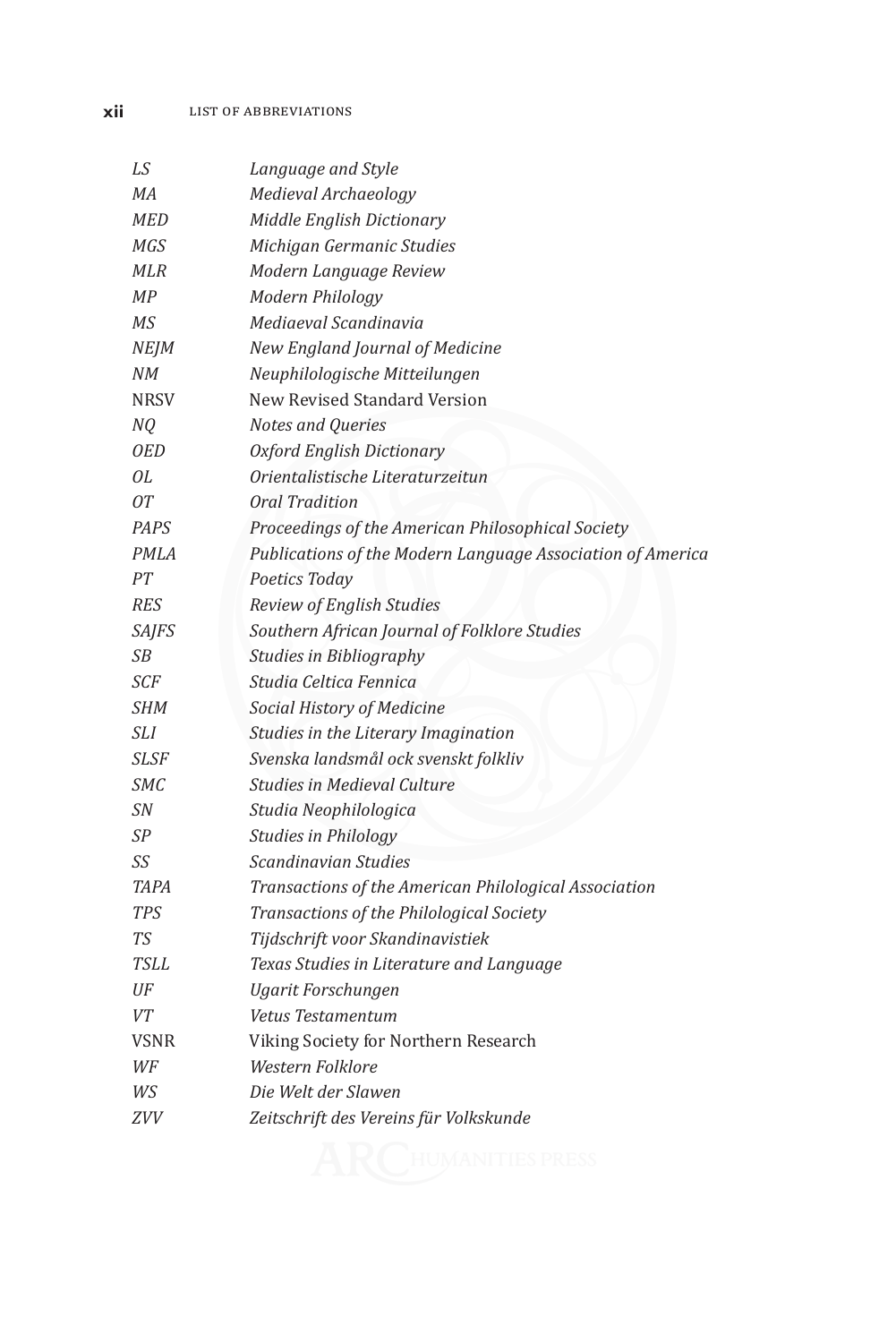#### **INTRODUCTION: THE PATHWAY(S) FROM ORAL-FORMULAIC THEORY TO CONTEMPORARY ORAL THEORY**

#### MARK C. AMODIO

THE COMMENTS ALBERT Bates Lord offers on the back cover of John Miles Foley's *The Theory of Oral Composition: History and Methodology*—that it "is a remarkable and important book, and [that] its publication will be a landmark in the study of oral traditional literature"—remain as true today as when the book appeared in 1988. Foley, whose knowledge of the field was unsurpassed even at what was then still a relatively early stage of his remarkable and unfortunately truncated career,<sup>1</sup> was uniquely positioned to write the definitive history of the field, one that was—despite the more general term Foley, with his characteristic prescience, opted for in his title at the time still largely defined by the theory of oral-formulaic composition, or as it was and is still known, the Parry–Lord theory, although it is more accurate, and certainly less dogmatic, to describe it as "the Parry–Lord approach to oral poetics."<sup>2</sup> First set forth by Milman Parry in his two 1928 French theses,<sup>3</sup> this approach was most fully articulated by Albert B. Lord, who had been Parry's student and collaborator at Harvard, in *Singer of Tales*. Truly ground-breaking, the Parry–Lord approach proved to be extremely polarizing as well because it posited a view of how literature was composed (and, by extension, received) that was radically at odds with not just decades but several centuries of received thought predicated upon the practices and habits of mind that accompany, mark—and limit—literate culture.<sup>4</sup>

**<sup>1</sup>** Foley's first contribution to the field appeared in print in 1976, two years after he completed his 1974 dissertation, "Ritual Nature." See R. Garner's valuable and comprehensive annotated bibliography for a full list of Foley's published work.

**<sup>2</sup>** The phrase is M. Lord's in the preface, xii, to her husband's posthumously published *Singer Resumes*. See also G. Nagy, this volume.

**<sup>3</sup>** See Parry, "*L'Épithète Traditionnelle*" and "*Les Formules*."

**<sup>4</sup>** Cf. Hoffman, "Exploring the Literate Blindspot," and Amodio, *Writing the Oral Tradition*, 1–32. By way of illustrating just how radical the theory of oral-formulaic composition was when it was first introduced, Alain Renoir on occasion would tell how Lord's 1949 dissertation defence, which was open to interested members of the Harvard community, lasted nearly eight hours because so many people wanted to question him about his findings. While an effective tale, especially as told by Renoir, a short time before her death in August 2009 Lord's wife, Professor Mary Louise Lord, confirmed, personal communication, that while Lord's dissertation defence was at times spirited, it did not last much longer than a typical one.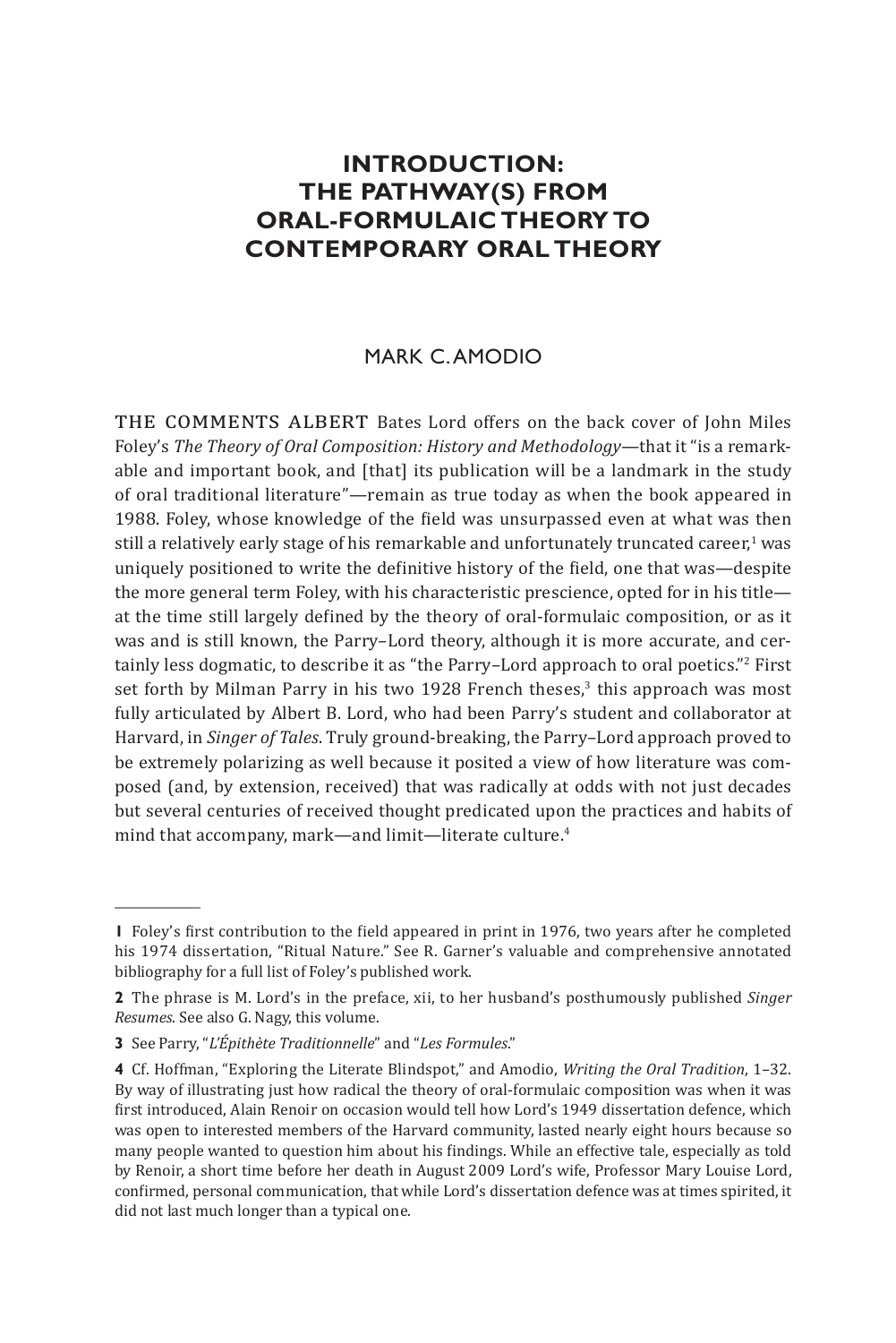Although the Parry–Lord theory was (and in some quarters remains) extremely influential, $^{\circ}$  and although it stands as one of the first truly multidisciplinary theories, $^{\circ}$ it was also unintentionally hamstrung from the outset by its structuralist focus, by its conceiving of oral tradition as a single, monolithic, universal entity, and, perhaps most importantly, by its insistence that the oral and literate modes of composition (and, indeed, their underlying modes of thought) were "contradictory and mutually exclusive."7 It was on precisely this point—the putatively fundamental incompatibility of the oral and literate expressive economies—that the theory's adherents and detractors found perhaps their only point of agreement: for the former, the presence of such things as, for example, repeated verbal formulas and typical scenes unquestionably established the orality of a given work of verbal art, while for the latter that same verbal art's survival only in writing pointed just as unquestionably to its situation in the literate world. As a result, during the hey-day of the Parry–Lord theory,<sup>8</sup> the mutual exclusivity of the oral and literate expressive economies hardened into a largely unexamined first principle, and scholars positioned themselves on one side or the other of what Ruth Finnegan aptly described (and just as aptly criticized) as the "Great Divide" between the oral and the literate. 9 Because each side held firmly to its own polemically articulated articles of faith, the theory of oral-formulaic composition did not benefit from the ideational crossfertilization that is the necessary by-product of sustained and productive, if at times painful, critical debate. 10

The widespread adoption of the Parry–Lord theory by scholars in many fields, and its productive application to the verbal art produced over the course of many centuries

**6** Oral-formulaic theory encompasses, among other areas, literary studies in many languages and across many centuries, cultural and linguistic anthropology, folklore, performance studies, and diachronic and synchronic linguistics, although there has not been as much cross-fertilization among these fields as one would hope for, or expect. See Amodio, review of Goody, *Myth, Ritual and the Oral*.

**7** Lord, *Singer of Tales*, 129.

**<sup>5</sup>** Finnegan, *Literacy and Orality*, 88, notes that the Parry–Lord theory "can be said to be the currently ruling theory about the nature of oral composition," a comment that continues to ring true today in certain quarters. That *Singer of Tales* has not been out of print since it first appeared in 1960 and went into a third edition fifty-nine years after it was first published are but two indicators of its continuing importance. While its influence in North America has largely waned, the theory of oralformulaic composition remains influential among European scholars. See further, Amodio, review of Reichl, *Medieval Oral Literature*, and Amodio, review of Helldén and others, *Inclinate Aurem*.

**<sup>8</sup>** Although what would come to be known as the Parry–Lord theory became part of the critical discourse of classicists from the time of Parry's initial publications in the late 1920s, and although Lord had begun developing the theory in a series of publications beginning with his "Homer and Huso I" in 1936, it was, Foley notes, *Oral-Formulaic Theory*, 3, not until after Magoun extended it to Old English literature in his "Oral-Formulaic Character" in 1953 that oral-formulaic theory gained a wider audience among practitioners of "literary studies, folklore, comparative literature, linguistics, history, and anthropology."

**<sup>9</sup>** See Finnegan, *Literacy and Orality*, 12–14, 86–109, and 139–74. Cf. Stock, *Implications*, 71, who observes that "literacy's rise did not automatically spell the demise of traditional attitudes and tastes."

**<sup>10</sup>** Foley, *Theory of Oral Composition*, 57–111, succinctly sketches the contours of the positions staked out by adherents to and detractors of oral-formulaic theory.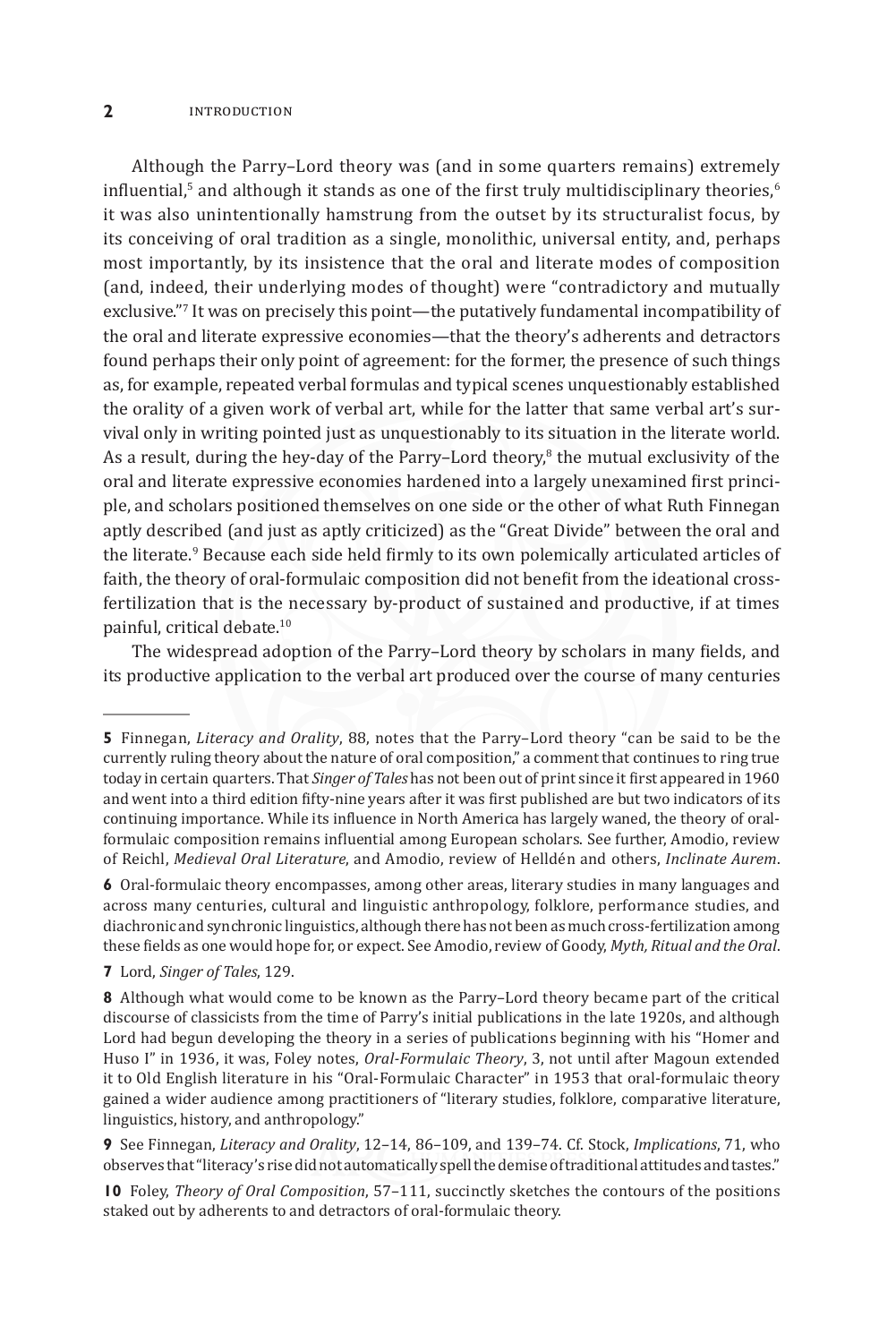by cultures spread throughout the world testify eloquently to the theory's foundational role in shaping the way we understand the creation and dissemination of traditional oral verbal art. <sup>11</sup> By the 1980s, however, the theory was on the verge of stagnating because its practitioners continued to focus almost exclusively on applying, not developing, it.<sup>12</sup> The reasons for this are too complex to be addressed here, but it is important to note that this situation was not the result of any conscious effort to keep the theory "pure"; rather, its failure to evolve can be traced in large part to its radicalness, to, that is, the degree to which the theory unsettled the accepted orthodoxies of how works of verbal art were composed and disseminated, to its mapping what had been terra incognita, and to the failure of its adherents "to concur even on general definitions."<sup>13</sup>

That those scholars who embraced and applied the theory of oral-formulaic composition did so largely unreflectively is not surprising, especially given that the results of their investigations continually validated the theory and so reinforced its orthodoxies, including the tacit, a priori assumption that the oral and literate expressive economies were discrete cultural components that could neither coexist nor intersect. And while many scholars questioned or simply rejected out of hand the idea that cultures lacking the technology of writing could produce and disseminate verbal art of any complexity, length, or aesthetic value, $14$  a few, chief among them Finnegan, challenged the stark binarism upon which so much of the discourse surrounding the theory of oral-formulaic composition rested by positing that the relationships between the oral and the literate and between their respective expressive economies were *not* mutually exclusive but were rather intertwined and interdependent. Finnegan and others also questioned the aptness of the Parry–Lord theory's one-size-fits-all approach, which flattened out, elided, or simply ignored the many unique features of the traditional verbal art produced by different cultures (and sometimes even within different genres produced within the same culture) at different times and in different places. Despite the inherent limitations of its structuralist focus, $15$  and despite the development of compelling alternative ways of thinking about the production and dissemination of traditional verbal art,<sup>16</sup> the theory of oral-formulaic composition continued to dominate the critical landscape of oral studies throughout the 1970s and well into the 1980s. By the middle

**13** Foley, *Immanent Art*, 14.

**<sup>11</sup>** As Foley remarks, *Oral-Formulaic Theory*, 4, his annotated bibliography catalogues "more than 1800 books and articles from more than ninety language areas," the great majority of which belong to the Parry–Lord school of thought.

**<sup>12</sup>** See further Foley, *Immanent Art*, 2–5, and Renoir, *Key to Old Poems*, 49–63.

**<sup>14</sup>** On writing as a technology and on what he labelled "the technologizing of the word," see Ong, *Orality and Literacy*, especially 5–15.

**<sup>15</sup>** As Lord, 17, notes, *Singer of Tales* "is concerned with the special technique of composition which makes rapid composing in performance possible." See Parry, "Epic Technique of Oral Verse-Making," 314–22, for a succinct explanation of the theory of oral-formulaic composition's structural focus. For Parry, 317, and many who adopted his (and Lord's) theory over the following decades, the presence of formulas was the strongest indicator possible of "the necessity of making verses by the spoken word."

**<sup>16</sup>** See Foley, *Theory of Oral Composition*, 94–111.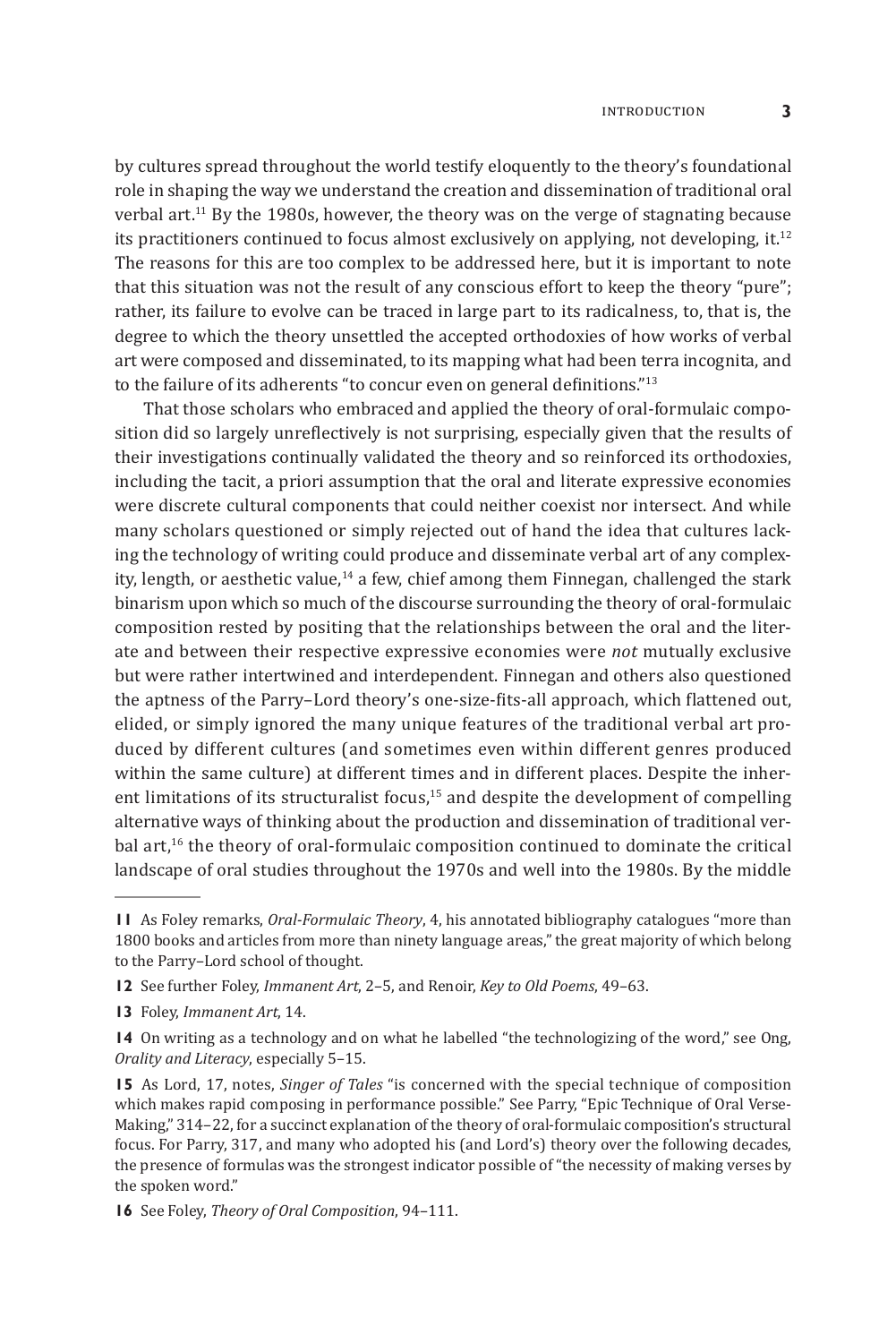of the latter decade, however, some issues that had been consciously or unconsciously ignored, including the unique features of individual traditions and the equally unique expressive economies through which they are articulated, the reception of traditional verbal art (by its intended and other audiences), and the aesthetics of traditional verbal art, began to receive more scholarly attention. As a result of these and other issues coming to the fore, the field of oral studies, which for so long had been so closely aligned with the Parry–Lord theory as to be largely synonymous with it, underwent a tectonic shift. While all oralists remain indebted to the Parry–Lord theory, which continues to be applied in some quarters as unreflectively as it was during its hey-day (with predictably similar results), it now figures far less prominently in the broad, rich, complex, and complicated landscape of contemporary oral studies than it for too long had.

Tracing in detail the process by which contemporary oral theory grew out of and eventually supplanted the theory of oral-formulaic composition is beyond the remit of this brief and selective overview. Therefore, rather than attempting to map this process and the attendant development of contemporary oral theory in detail, the focus here will be on the pivotal role the work of John Miles Foley, Katherine O'Brien O'Keeffe, and Alain Renoir played in moving the field of oral studies beyond the limitations that the Parry–Lord theory had unintentionally imposed upon it. Working independently, these three scholars produced in a three-year span four books—Renoir's *A Key to Old Poems: The Oral-Formulaic Approach to the Interpretation of West-Germanic Verse* (1988); Foley's *Traditional Oral Epic: The Odyssey, Beowulf, and the Serbo-Croatian Return Song* (1990); O'Brien O'Keeffe's *Visible Song: Transitional Literacy in Old English Verse* (1990); and Foley's *Immanent Art: From Structure to Meaning in Traditional Oral Epic* (1991)—that reinvigorated and redefined the field of oral studies, not by rejecting the then still-dominant theory of oral-formulaic composition (or, for the most part, even overtly addressing its flaws and limitations<sup>17</sup>), but by grappling with and ultimately reconfiguring some of its most closely held orthodoxies. There are other scholars, including several of this volume's contributors, whose work was also instrumental in changing the trajectory of the field, but, especially when considered as a group, the above cited works by Foley, O'Brien O'Keeffe, and Renoir—all of which are based on what were at the time the still very much contested assumptions that orality and literacy are not the competing, mutually exclusive cultural forces they had been thought to be and that the surviving material records witness the persistence of non-performative oral poetics<sup>18</sup>—arguably deserve the greatest credit for setting the course contemporary oral theory would follow.

Given its announced focus on the tectonics, or in Foley's words, "'the gross anatomy' of the [...] texts" it examines,<sup>19</sup> his *Traditional Oral Epic* may seem an odd choice for

**<sup>17</sup>** This is especially true of Renoir's *Key to Old Poems*, a work in which Renoir, in a remarkable display of his characteristic savoir faire, deftly redefines and redirects many of Lord's foundational principles without ever directly challenging or criticizing them.

**<sup>18</sup>** On the notion of persistence, see Foley, *Singer of Tales in Performance,* especially 60–98. On non-performative oral poetics, see Amodio, "Re(si)sting the Singer" and *Writing the Oral Tradition*, 39–44.

**<sup>19</sup>** Foley, *Traditional Oral Epic*, 20.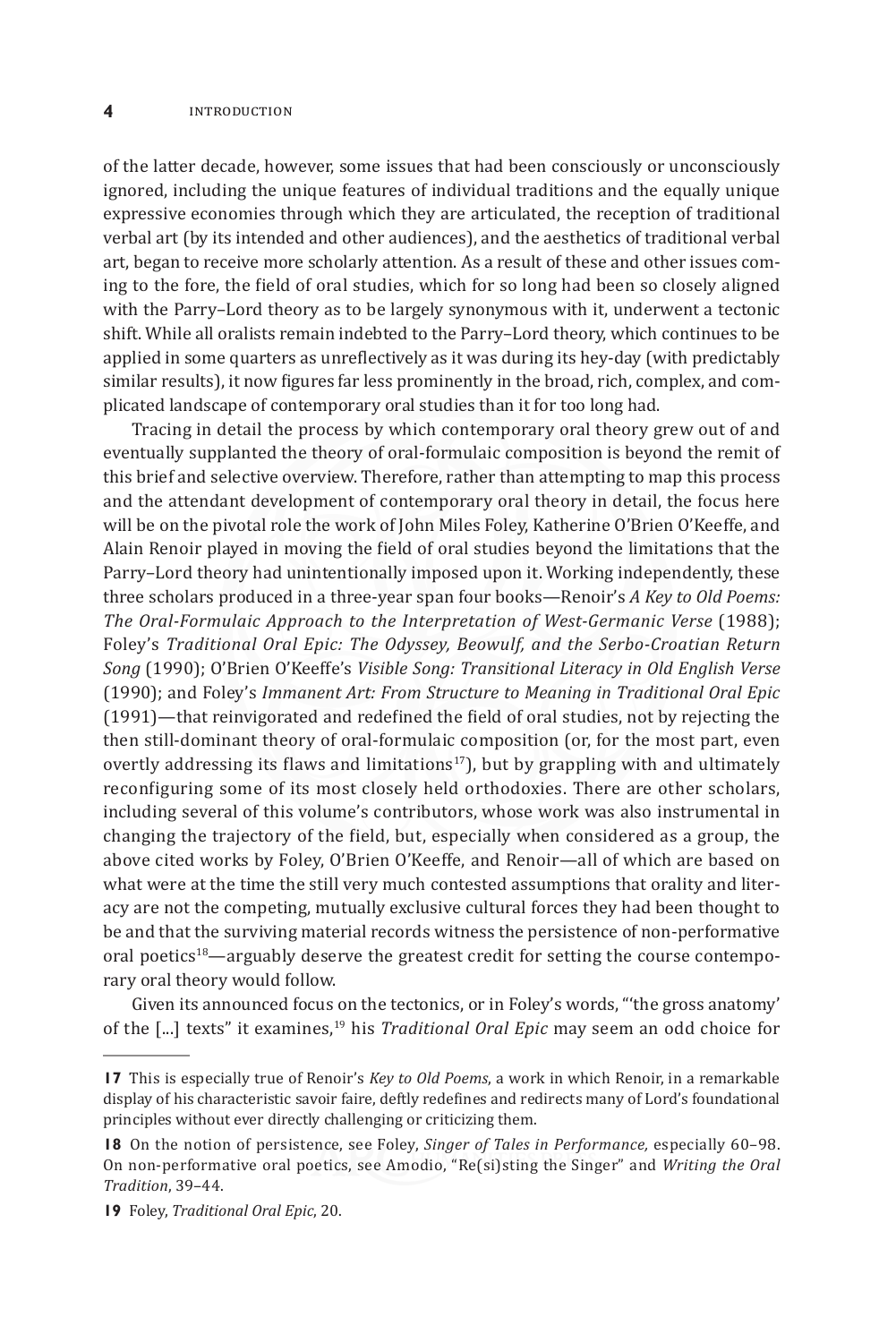inclusion in this survey since it was at the time of its publication—and remains to this day—the most thorough articulation of Parry and Lord's structuralist theory and the most detailed accounting of the mechanics of the traditions to which it applies. But even though it should rightly be seen as the most compelling and convincing application of the Parry–Lord theory yet (or likely) to be produced, and even though its analyses and critical approach fit comfortably within that theory's strictly structuralist parameters, *Traditional Oral Epic* also stands as one of the cornerstones upon which the contemporary oral theory that would shortly come to supplant it rests.<sup>20</sup> Understanding that the Parry–Lord theory was not the complete, closed, or singular system for understanding the verbal art produced in oral cultures that it had long been taken to be, Foley posits that the Parry–Lord theory was instead an essential, integral, and, most importantly, *partial* component of the theoretical approach that would come to be known simply as Oral Theory.

The formula is an important constituent of many (and perhaps most) of the expressive economies of cultures that produced or continue to produce verbal art orally. However, there is no *ur*-form against which all instantiations of it can be measured, for the formula in each culture emanates from and must conform to each culture's unique prosodic and metrical features, and, further, it must, and can only, be articulated through each culture's unique lexicon and through each culture's equally unique expressive economy.<sup>21</sup> Although he is addressing only the constellation of problems inherent in comparing texts from ancient Greece and Anglo-Saxon England, Foley's contention that the "documents cannot be forced into a single category, any more than the languages or prosodies involved can be forced into absolute comparability" is broadly applicable, $^{22}$  and were we to change his "cannot be forced" to "should not be forced" and his "can be forced" to "should be forced," this statement would rise to the level of an axiom, for, as he was succinctly to remind us years later, "[o]rality isn't simple or monolithic."<sup>23</sup>

In *Traditional Oral Epic*, Foley neither elides nor ignores these problems—as so many before him had done (and as some contemporary oral-formulaicists continue to do)—but rather considers them directly and, in the process, refines and recalibrates their underlying premises. As Foley notes in the coda to *Traditional Oral Epic*'s third chapter, while "Parry's theory of the formula was [. . .] based firmly on determining 'the same metrical conditions' that made possible the recurrence of elements of diction," in

**<sup>20</sup>** Cf. Foley, *Traditional Oral Epic*, 1n1, where he alludes to the then "tentatively titled *Immanent Art,*" a work he considered to be the necessary complement to *Traditional Oral Epic* and alerts the reader that "the present volume will concentrate on the various levels of structure in comparative oral epic" because "the reading program" that will be articulated in *Immanent Art* "can proceed only after a firm foundation in the comparative philology of oral epic poetry exists." Developing and expanding this "reading program" would occupy his attention almost exclusively from the publication of *Immanent Art* onward.

**<sup>21</sup>** See Foley, "Tradition-dependent" for an early, concise, and important articulation of thinking that would find full expression in *Traditional Oral Epic*.

**<sup>22</sup>** Foley, *Traditional Oral Epic*, 38.

**<sup>23</sup>** Foley, *How to Read an Oral Poem*, 65.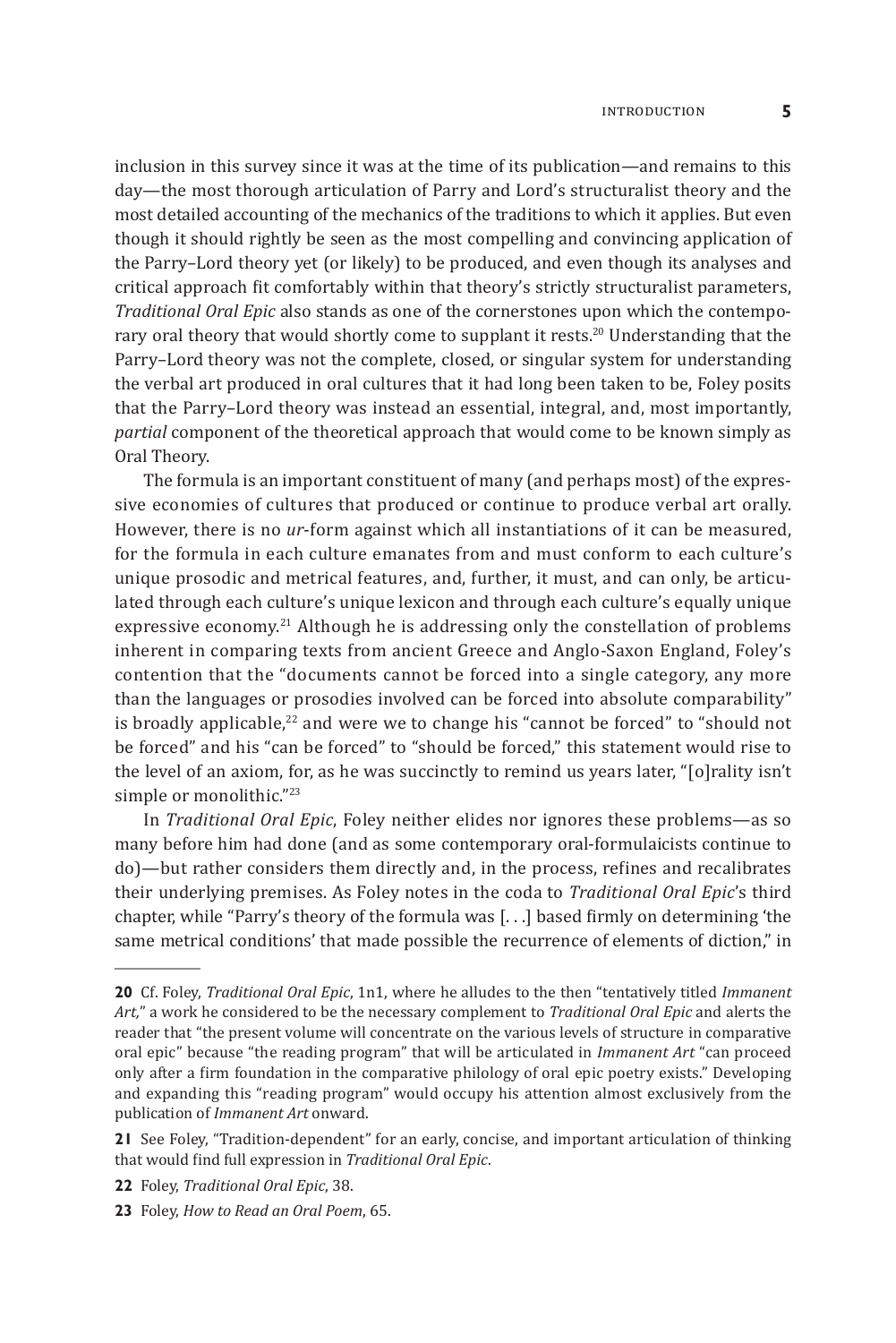actuality "each epic tradition has an idiosyncratic, tradition-dependent *prosody* that we may expect to exist in symbiosis with a correspondingly idiosyncratic and traditiondependent *phraseology*."24

Even though *Traditional Oral Epic* is not chronologically the earliest of the four works on which we are here focusing, its status as the culminating articulation of the theory of oral-formulaic composition makes it both a monument (and thorough guide) to that theory and a convenient and fitting point of departure for understanding the development of the oral theory that would grow out of and come to supplant the Parry–Lord approach. As Foley himself argues by way of justifying *Traditional Oral Epic*'s structural focus, creating the sorts of "philologically sound profile[s]" it does provides "a foundation for aesthetic inquiry that is firm because it is faithful to the language and poetics" of the traditions being investigated. 25

Trumpeting as it does its embrace of oral-formulaic theory, not only in its title but in a foreword in which Lord attests (perhaps overly so) to its oral-formulaic bona fides, Renoir's *Key to Old Poems* may also seem to be an unlikely candidate for inclusion among the works most responsible for reinvigorating and redirecting the field of oral studies. Yet while its title announces its fealty to the Parry–Lord approach, the word "interpretation" subtly signals that this study will most decidedly *not* fit comfortably within the school of oral-formulaic criticism. Rather than challenging the structuralist principles of oral-formulaic theory, Renoir simply and deftly offers answers to questions the field had not yet posed and that, indeed, oral-formulaic theory would prove unable to formulate, let alone answer. Other scholars had touched on issues related to the ones that occupy Renoir's attention in *Key to Old Poems*, 26 but his is the first full-length study to explore the reception aesthetics, or to use his phrase, the "affective dynamics" of traditional verbal art as he focuses on neither its modes of production nor dissemination, but on *how* it conveys meaning and on *how* that meaning was received by its intended and subsequent audiences. Arguing "that certain poems of the past which exhibit all kinds of oral-formulaic features could actually have been composed in writing within the context of a society in which preliterate and literate culture could still interact with each other,"27 Renoir shifts attention from the formal, mechanical aspects of traditional verbal art to its reception aesthetics, a strategy that allows him to avoid becoming entangled in the one issue that more than any other was responsible for bringing the field to a near impasse by the early 1980s: the belief in the mutual exclusivity of orality and literacy foundational to the theory of oral-formulaic composition.28 However, by exploring the

**<sup>24</sup>** Foley, *Traditional Oral Epic*, 120; emphasis his.

**<sup>25</sup>** Foley, *Traditional Oral Epic,* 200.

**<sup>26</sup>** Cf., Foley, "Literary Art"; "Tradition and the Collective Talent"; and "Reading the Oral Traditional Text"; and Finnegan, *Oral Poetry* and *Literacy and Orality*.

**<sup>27</sup>** Renoir, *Key to Old Poems*, 63. His reliance here on "preliterate" rather than the broader and more applicable "oral" is another sign of his working—with limited success—to stay within the theoretical paradigm Lord initially established.

**<sup>28</sup>** Lord, in what would prove to be an extremely—and unfortunately—influential assertion, argues, *Singer of Tales*, 137, that the arrival of literate habits of mind, especially the notion of the "set, 'correct' text," sounded "the death knell of the oral process."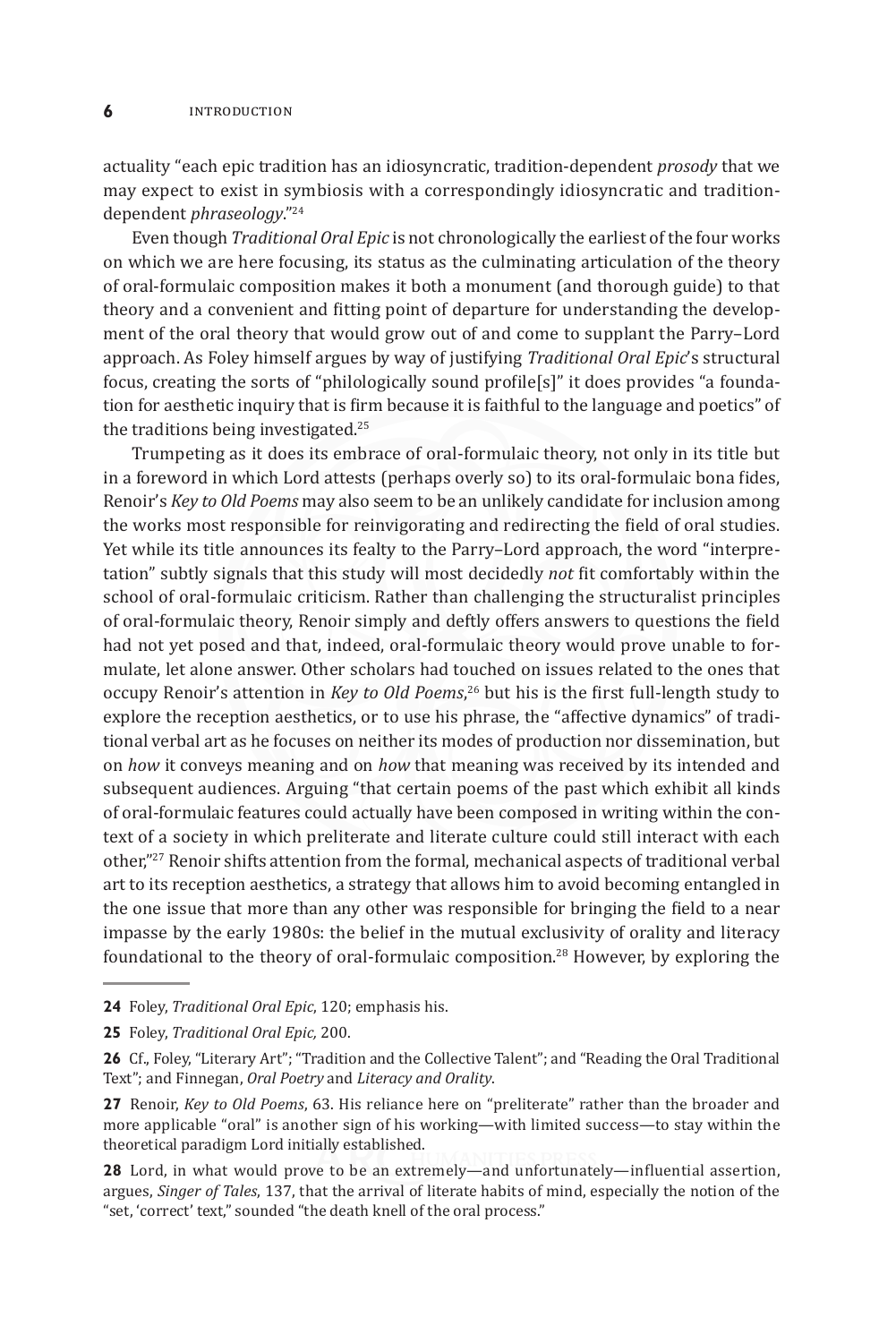affective dynamics of traditional oral poetics in medieval West-Germanic verse, he convincingly demonstrates that orality and literacy, far from being situated on either side of the cultural fissure that is the so-called Great Divide, were rather intertwined components existing on a cultural continuum, the same continuum on which they continue to exist—as ineluctably and as complicatedly intertwined as ever—today.<sup>29</sup>

Although he does not explicitly address the specifics of how traditional oral poetics survives the transition from being articulated exclusively through the mouth to being articulated chiefly (and perhaps solely) through the pen, $30$  Renoir nonetheless demonstrates that the traditional oral expressive economy that survives in written records dating as far back as to when English as verse was first committed to the page is not vestigial, but dynamic.<sup>31</sup> By carefully mapping the specialized, dedicated register of traditional oral poetics, a register that preserves the most concrete evidence we are likely ever to have regarding that expressive economy's existence, oral-formulaic theory developed a clear picture of the architectonics of traditional verbal art, but in concentrating solely upon that art's formal, structural components, oral-formulaicists mistook what is just a component, albeit an important one, of traditional verbal art for that art's totality. We can perhaps best understand the approach oral-formulaicists adopted and the limits the theory imposed upon the developing field of oral studies by comparing them to palaeontologists who, after discovering the fossilized bones of dinosaurs, remain focused only on those remains and never attempt to flesh out (or realize that they need to flesh out) the entirety of the complex organism of which the bones are but partial, if the most concrete, evidence. 32

Not long after the appearance of *Key to Old Poems*, O'Brien O'Keeffe published *Visible Song*, a volume that, like *Key to Old Poems*, grapples directly with matters with which oral-formulaicists had proved unwilling or unable to engage, including, most notably, that all the evidence we have of ancient and medieval oral poetics is undeniably *textual* and, as such, is unequivocally situated in and a product of the literate world. O'Brien O'Keeffe neither ignores nor attempts to explain away the textuality of verbal art that oral-formulaicists confidently, if paradoxically, labelled "oral," a label that others just as confidently, and based upon the same evidence, rejected. At a time when textuality thus continued to be routinely cast in absolutist, and chiefly abstract, terms, O'Brien O'Keeffe adopts a significantly different approach. Far from seeing textuality as demarcating the

**<sup>29</sup>** See further Foley's posthumous *Oral Tradition and the Internet*, and Donoghue, *How the Anglo-Saxons Read*.

**<sup>30</sup>** Cf. Foley, *Singer of Tales in Performance*, especially 1–98, and Amodio, *Writing the Oral Tradition*.

**<sup>31</sup>** The expressive economy of oral poetics is thoroughly attested in the version of *Cædmon*'*s Hymn* preserved in the margins of folio 107<sup>r</sup> of St Petersburg, M. E. Saltykov-Schedrin Public Library, lat. Q.v.I.18. This version of the *Hymn* is one of the earliest specimens of the written vernacular to survive, in a manuscript Ker, *Catalogue*, 158, dates to "s. viii."

**<sup>32</sup>** Lord, *Singer of Tales*, 4, was well aware that those features of the traditional oral expressive economy upon which he concentrates, namely the "formula," "formulaic expression," and "theme" are "but the bare bones of the living organism which is oral epic," but he never articulated a theory of the entire "organism" or, as Foley, *How to Read an Oral Poem*, 188, puts it, of the "ecology of verbal art" that "oral poems inhabit."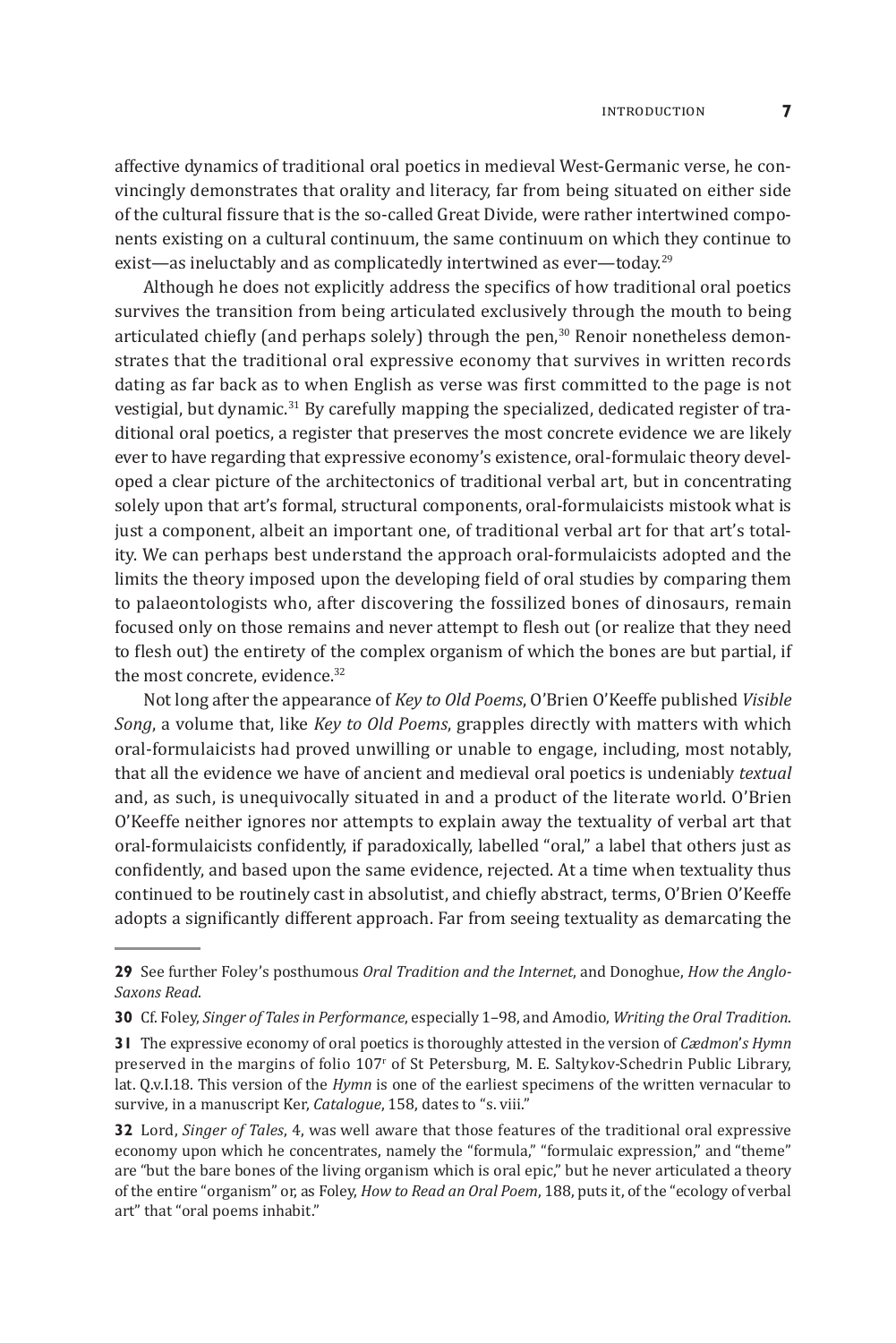division between the oral and the literate worlds, she rather looks to entexted verbal art and asks critical—and crucial—questions that had hitherto gone largely unasked, among which are what does the materiality of the manuscripts in which the extant Old English poetic corpus survives tell us about the oral-literate nexus in Anglo-Saxon England and what does it tell us about the situation within that nexus of those who entexted the verbal art contained in the manuscript records? Her interrogation, from multiple perspectives, of the ways in which the physical materiality of entexted verbal art witnesses the complex intersections of orality and literacy in the period demonstrates that far from being an uncomfortable, or perhaps even disqualifying, impediment to our understanding of medieval English oral poetics, textuality (in both the abstract and concrete senses of the term) is central to understanding that poetics, since it is only the mute, static surfaces of manuscript pages that witness the expressive economy oral theory is devoted to exploring.<sup>33</sup>

O'Brien O'Keeffe's argument that the "higher the degree of conventional spatialization in the manuscripts, the less oral and more literate" an individual or group is likely to be not only establishes that the graphic practices witnessed in the manuscripts constitute the most compelling evidence we have, and are likely to have, of an individual's (or group's) situation along the oral-literate continuum,<sup>34</sup> but it also addresses—and in the process, obviates—one of oral-formulaic theory's major weaknesses: its failure to account for the physicality of the written records that preserve the evidence upon which the theory necessarily had to rest.<sup>35</sup> Texts figured in oral-formulaic theory only as abstractions in part because the technology of writing was long viewed as being antithetical to the verbal art the theory explored. Composed and received in the crucible of performance, the traditional oral verbal art hypothesized by the Parry–Lord approach existed in the world only as long as it took for the reverberations of the words the poet was articulating in any given moment to die, and it existed only in the minds of those present when it was performed and only for as long as they retained a recollection of it. But in so imaging texts, or, following O'Brien O'Keeffe, what we should perhaps more properly designate "texts" to signify their abstractness,<sup>36</sup> oral-formulaicists neglected to see that understanding verbal art "in its fullest historical dimensions requires not only study of the circumstances of its composition but study as well of those means by which it acts in the world, its realized texts."37

The final work in this brief overview, Foley's *Immanent Art*, was published in 1991 and stands, arguably, as the single-most important volume in oral studies since the publication of Parry's French PhD theses in 1928 and the publication in 1960 of Lord's *Singer* 

**<sup>33</sup>** It is important, however, to keep in mind that the poetics entexted on the manuscript page is not the strictly performative poetics central to oral-formulaic theory, but is rather non-performative. See Amodio, "Res(is)ting the Singer" and *Writing the Oral Tradition*, 39–44.

**<sup>34</sup>** O'Brien O'Keeffe, *Visible Song*, 25.

**<sup>35</sup>** But see Donoghue, *How the Anglo-Saxons Read*, 83, who argues against adopting "certain marchof-progress assumptions about the historical development of reading and writing."

**<sup>36</sup>** Cf. O'Brien O'Keeffe's discussion of this point, *Visible Song*, 150.

**<sup>37</sup>** O'Brien O'Keeffe, *Visible Song*, 95.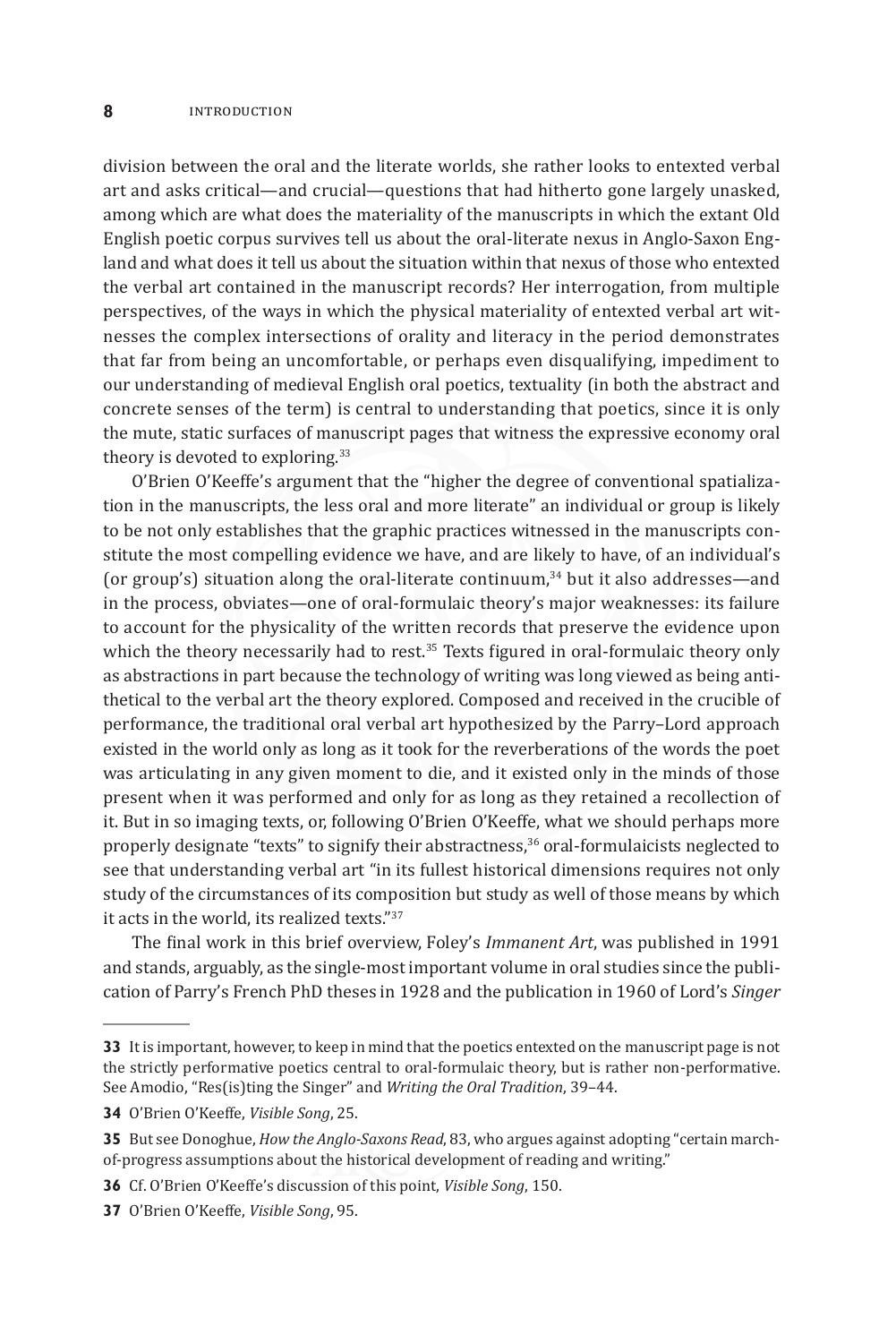*of Tales*, a revision of his similarly titled 1949 dissertation. Foley modestly describes *Immanent Art* as the "companion" to *Traditional Oral Epic*. <sup>38</sup> While this description is certainly apt, it also—and this will not surprise anyone who knew Foley—understates the aims of a volume that was to revolutionize our understanding of how oral traditions function by uncovering and exploring the specialized channels through which traditional oral verbal art was received and the equally specialized channels through which its meaning was transmitted. As its subtitle, *From Structure to Meaning in Traditional Oral Epic*, <sup>39</sup> announces, the impulse driving *Immanent Art* is transitive; while built upon insights derived from the Parry–Lord theory's structuralist approach, *Immanent Art* also acknowledges that that approach led ultimately only to an imperfect, because partial, understanding of traditional oral verbal art. While Renoir and O'Brien O'Keeffe explore territory that lay beyond oral-formulaic theory's self-imposed borders, they do so by taking metaphorical leaps over those borders. It was Foley who discovered and unlocked the "wealldor" (gateway) to that territory, and it was he who began charting the pathway $(s)$ —to use the metaphor that came to dominate his conception of oral tradition in the later years of his life—connecting the mechanics of traditional oral verbal art to its aesthetics. 40 In doing so, Foley was to provide us, more than sixty years after the publication of Parry's ground-breaking theses, with the first full exploration of oral aesthetics, a long neglected but essential component of the architectonics of traditional oral verbal art. Foley was to spend the remainder of his career refining and expanding our understanding of the full complexity of oral tradition by concentrating, in a series of articles and books, on how traditional oral verbal art *means*, both in its originally performative context and in the non-performative one in which it is preserved. These investigations led him to explore the even larger issues he was to make the subject of his final, most ambitious project, one that traces the ways in which the structure and functioning of the internet mimic that of oral tradition.

As we saw above, one of the Parry–Lord approach's most important and enduring findings is that the literate expressive economy that has dominated the ways in which verbal art has been articulated and disseminated in the West for at least the last millennium is not the only means through which such art can be produced and circulated. While this view has informed the critical discourse of oral studies from its earliest days, its equally important corollary, namely that the same holds for the interpretive strategies brought to bear upon verbal art, did not receive much, if any, concerted attention, until Renoir and O'Brien O'Keeffe indirectly took it up and until Foley made it central to *Immanent Art*.

The array of critical interpretive strategies that have evolved over the past millennium have proved to be apt and useful tools for investigating verbal art produced by the culture in which those strategies developed, one that is dominated by the rich, complex constellation of literate practices and habits of mind that remain culturally central today. However, when applied to verbal art produced within a different cultural framework,

**<sup>38</sup>** Foley, *Immanent Art*, xi.

**<sup>39</sup>** Emphasis mine.

**<sup>40</sup>** See Foley, *Oral Tradition and the Internet*.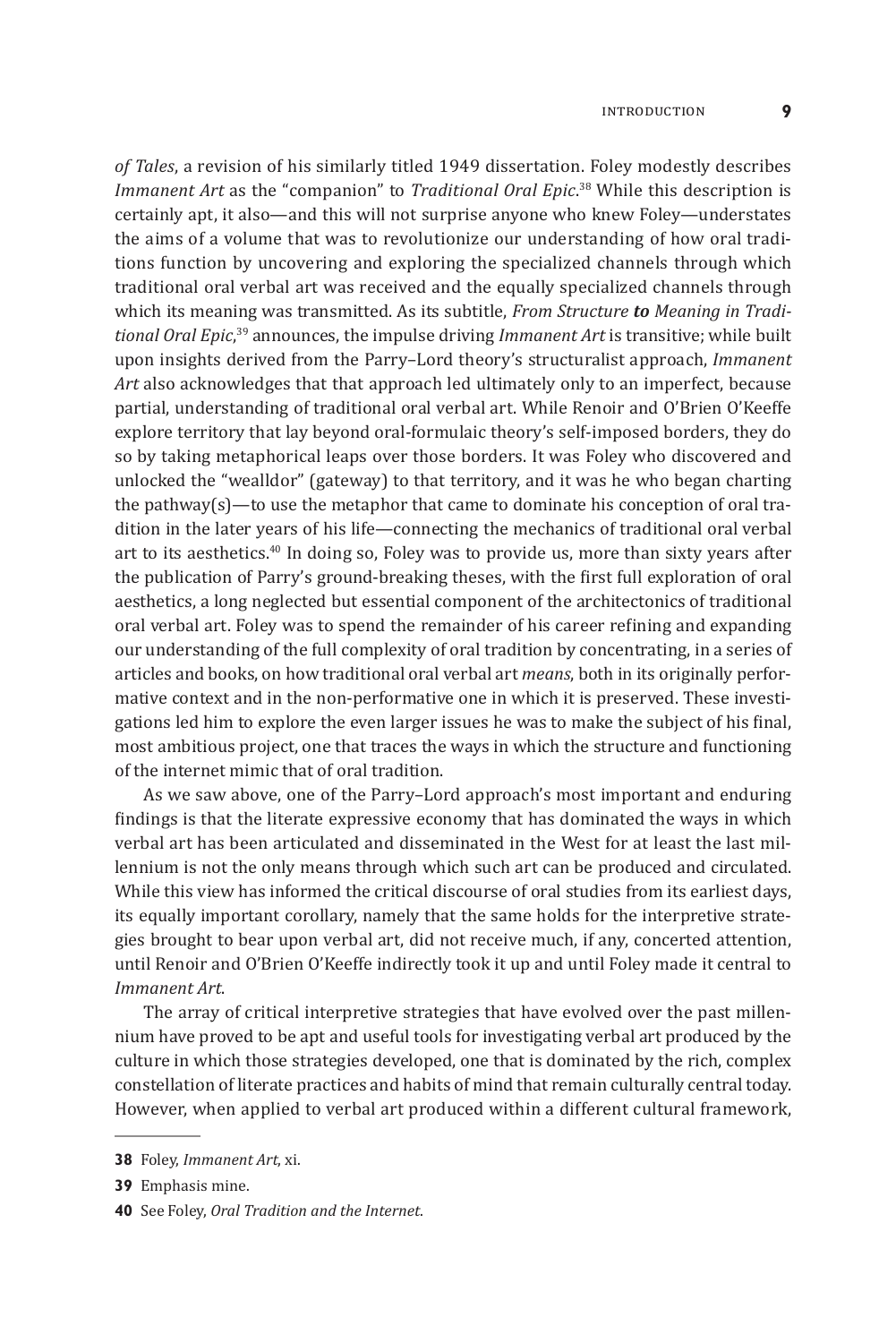one in which the traditional oral expressive economy continued to play a role in the composition and reception of verbal art, these interpretive strategies proved largely inapt, and their (mis)application to texts grounded in traditional oral poetics resulted in inquiries that were based on inappropriate—and so faulty—sets of assumptions that, consequently, led to unproductive, and often impertinent, conclusions.<sup>41</sup> While Renoir's and O'Brien O'Keeffe's works illustrate the value and utility of not imposing solely literate-based interpretive strategies on texts composed under the ambit of performative or non-performative oral poetics and while they both explore the ways in which traditional oral verbal art means, $42$  Foley offers the most detailed and important examination of this issue. Perhaps more than any other scholar, Foley was aware that without a pertinent interpretive strategy, one that enables us to gain a clear sense of *how* traditional oral verb art means, investigations into *what* it means would be severely handicapped.

Of the many contributions to our understanding of the expressive economy of oral poetics Foley made prior to the publication of *Immanent Art* and that he was to make in the remaining twenty-five or so years of his life following its publication, $43$  the most important may well be the one central to *Immanent Art*: "*traditional referentiality*."44 As he explains, in traditional oral verbal art, the meaning of structures, "whether phraseological or narrative, [. . .] derive[s] not from the kind of denotation or conferred connotation with which we are familiar in literary texts but [. . .] from the natural and

**<sup>41</sup>** The tendency to assume myopically that current practices, be they interpretive, cultural, etc., are universally applicable is a characteristic not just of the present moment, where it runs fairly rampant, but of most and perhaps all cultures, all of which are, in the moment, modern. Cf. Swift's send-up in *Tale of a Tub*, 329, of critics who, to cite but one example, criticise Homer for being ignorant of modern material culture: "[Homer's] Failings are not less prominent in several Parts of the *Mechanicks*. For, having read his Writings with the utmost Application usual among *Modern Wits*, I could never yet discover the least Direction about the Structure of that useful Instrument a *Save-all*." See also Swift's scathing "A Digression Concerning Criticks," 311–17.

**<sup>42</sup>** For Renoir, this entails focusing on, *Key to Old Poems*, 18, the "five categories of context which [...] most often interact supportively or contrastively with the oral-formulaic context." Of these, the most pertinent to the current discussion are the "*intrinsic context*" and the "*extrinsic context*" (emphasis his). He defines the former as "the context provided by the text proper" and the latter as "the context drawn from outside" it. For O'Brien O'Keeffe, *Visible Song*, 6, it entails arguing "that the manuscript records of Old English poetry witness a particular mode of literacy" and that the "significant variants" and "developing graphic cues for presentation" discovered within them "provide strong evidence of persisting residual orality in the reading and copying of poetry in Old English." Cf. Parkes, *Pause and Effect*, 20–29, on the "grammar of legibility."

**<sup>43</sup>** Although his major contributions are far too numerous to be listed here, a brief and highly selective list of them would include the notion of the *sêmata* developed in *Homer's Traditional Art*, especially 13–34; that, "Individual Poet", 152, the traditional register draws from "both the singular talent of an individual *aoidos* and the collective bequest of tradition"; that, *How to Read an Oral Poem*, 188–218, oral and literate culture exist within an "ecology" whose borders are permeable; and, *Oral Tradition and the Internet*, that oral tradition and the internet mirror each other.

**<sup>44</sup>** Foley, *Immanent Art*, xiv; emphasis his. For a useful and concise introduction to this concept, see Bradbury, "Traditional Referentiality."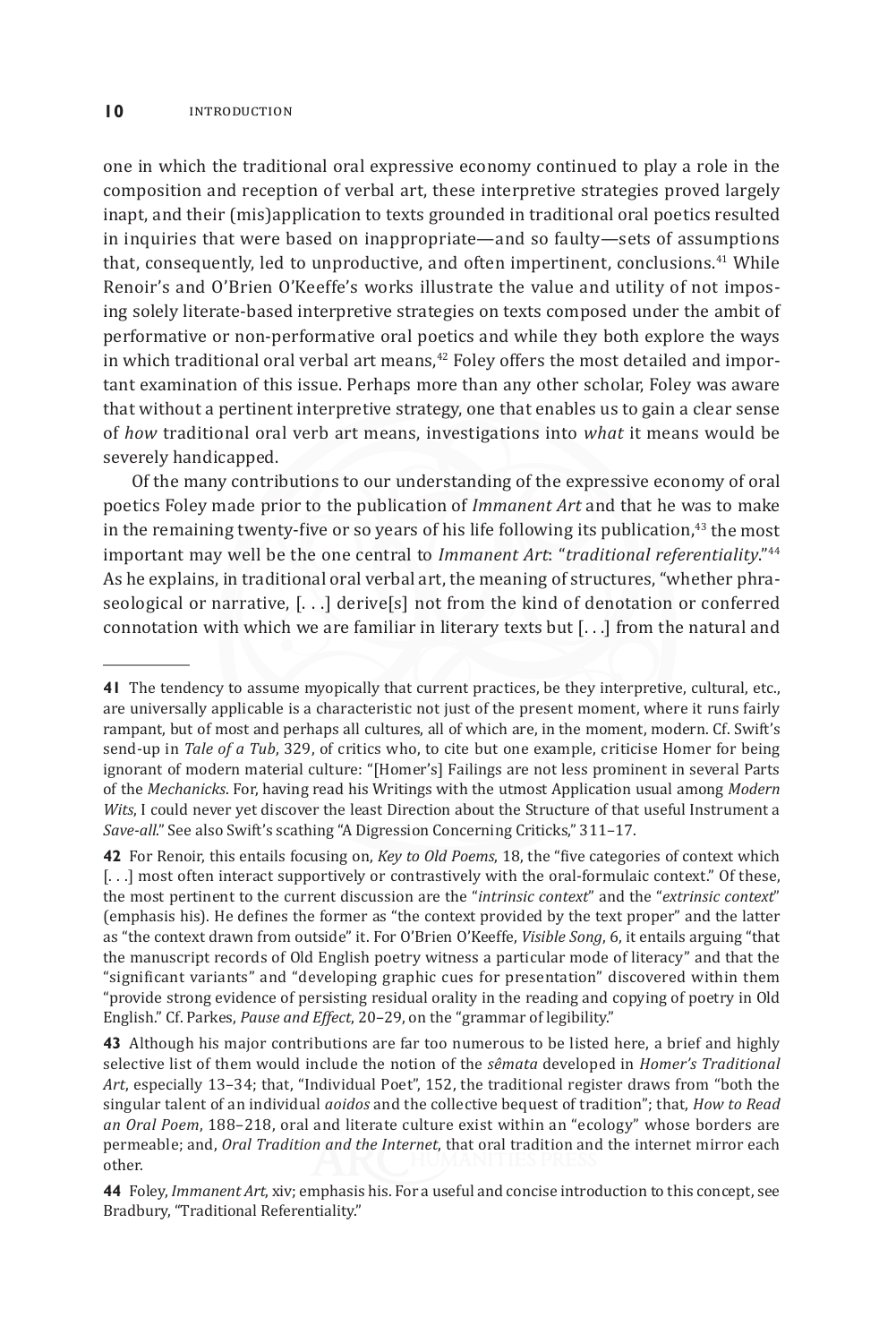inherent associations encoded in them and accessible to the informed audience."45 Via "a mode of signification wherein the part stands for the whole," a process Foley "call[s] *metonymy*," the constituent elements of traditional expressive economies "reach out of the immediate instance in which they appear to the fecund totality of the entire tradition, defined synchronically and diachronically and they bear meanings as wide and deep as the tradition they encode."<sup>46</sup> Although the pathways through which the meaning of traditional verbal art is transmitted and received differ, sometimes significantly, from those utilized by literary texts, there is nonetheless considerable overlap among them. Just as orality and literacy are not mutually exclusive cultural components but are inextricably interconnected ones, so, too, is the specialized way of speaking that is oral poetics fundamentally inseparable from a given culture's quotidian, non-specialized ways of speaking because both are intertwined elements of a culture's broad and idiosyncratic communicative landscape.

It is on the idiosyncratic nature of cultures' communicative landscapes that this brief survey will close because while it is taken up most fully by Foley in *Immanent Art*, this pivotal notion is woven as well into the fabric of the other three works considered above. Beyond serving as a convenient through-line connecting these works, this notion speaks to the heart of what distinguishes contemporary oral theory from the theory of oral-formulaic composition. Parry and Lord's working in what was then Yugoslavia with a living oral tradition that supported in so many ways what Parry had theorized regarding ancient Greek oral epic was fortuitous in that they were able to test, refine, and develop many of their hypotheses within what they considered (and what in many ways was) a living laboratory, but it was also crippling in that it reinforced their contention that orality was a pure, isolated state. In contrast, contemporary oral theory sees orality as being a deeply interconnected component of all cultures, one that exists in productive symbiosis with literacy in those cultures possessing the technology of writing. And where the Parry–Lord theory sees oral tradition as a singular, monolithic entity that functions similarly in all cultures, contemporary oral theory understands that it is not universal, but is rather contingent and traditiondependent. To put matters telegraphically, where the Parry–Lord theory sees an Oral Tradition writ large, one that conformed to and was defined and characterized by a *singular*, invariable mode of expression, composition, and reception, contemporary oral theory sees instead a world of oralities transmitted through a multitude of expressive economies (some oral, some written) that, on the surface, frequently have little or nothing in common. Certain mechanical, formal features may be shared between or among some oral traditions, as is the case with the ancient Greek and South Slavic ones upon which Parry and Lord concentrated, but such instances are rare because oral traditions are articulated through expressive economies that are culture-specific and, as a result, exhibit few, if any, correspondences with the expressive economies of other cultures. Only when we shift our gaze from traditions' concrete, lexical realizations to their more abstract features do significant correspondences between and

**<sup>45</sup>** Foley, *Immanent Art*, 39.

**<sup>46</sup>** Foley, *Immanent Art*, 7; emphasis his.